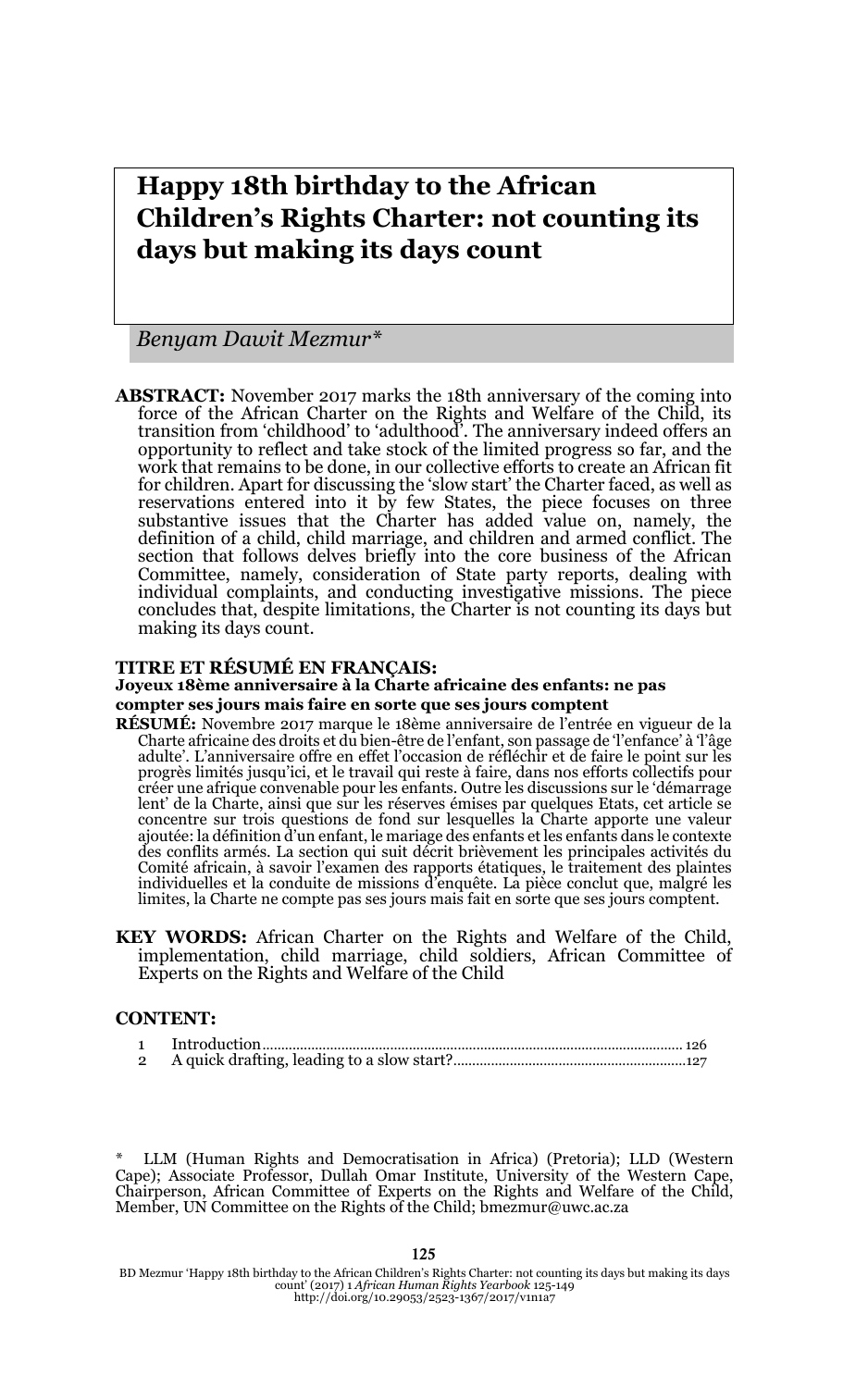| 3              |                                                                   |  |
|----------------|-------------------------------------------------------------------|--|
| $\overline{4}$ |                                                                   |  |
|                | 4.1                                                               |  |
|                | 4.2                                                               |  |
|                | 4.3                                                               |  |
| 5              | The African Committee of Experts on the Rights and Welfare of the |  |
|                |                                                                   |  |
|                | 5.1                                                               |  |
|                | 5.2                                                               |  |
| 6              |                                                                   |  |

#### **1 INTRODUCTION**

The African Charter on the Rights and Welfare of the Child (African Children's Rights Charter or Charter) came into force on 29 November 1999. The coming into force materialised a month after the 15th instrument of ratification was submitted to the then Organization of African Union (OAU, now the African Union (AU)). November 2017 thus marks the 18th anniversary of the Charter, counting from the years since it has come into force.

For children, and in children's rights discourse, 18th birthdays are very important. For an individual, 18 years marks, in the large majority of countries in Africa as well as globally, the age of the legal transition from childhood to adulthood. It is considered to be a time at which full legal autonomy is acquired. It is also often accompanied by full responsibility of the individual. In other words, it is a time that is often characterised by the assumption of acquiring maturity.

A stock-taking exercise of the various anniversaries of the Convention on the Rights of the Child (CRC), for instance its 18th as well as 25th anniversaries, have been undertaken by different stakeholders. These stakeholders include academics,<sup>1</sup> UN agencies,<sup>2</sup> and treaty bodies.3 A similar exercise by stakeholders in relation to the African Children's Rights Charter would assist to inform progress, but would also reflect on the work that remains to be done in maximising the potential of the Charter to contribute to the creation of an Africa that is fit for children.

Admittedly, it is not an easy task to determine causation, or establish a linear relationship, between the ratification of the African Children's Rights Charter by a State, on the one hand, and subsequent behavioural change in the form of law and policy reform, and the design and implementation of programmes, on the other. In the same streak, the link between the obligations to undertake 'other measures' (such as

<sup>1</sup> See, for instance, K Arts 'Twenty-five years of the United Nations Convention on the Rights of the Child: achievements and challenges' (2014) 61 *Netherlands International Law Review* 267-303.

<sup>&</sup>lt;sup>2</sup> See, for instance, UNICEF '25 years of the Convention on the Rights of the Child: Is the world a better place for children?' (2014) available at https://www.unicef.org/ publications/files/CRC\_at\_25\_Anniversary\_Publication\_compilation\_5Nov2014.pdf (accessed 10 October 2017)

<sup>3</sup> See, for instance, Institut international des droits de l'enfant (IDE) and OHCHR '18 candles: The Convention on the Rights of the Child reaches majority' (2007) available at http://www.ohchr.org/Documents/Publications/crc18.pdf (accessed 10 October 2017).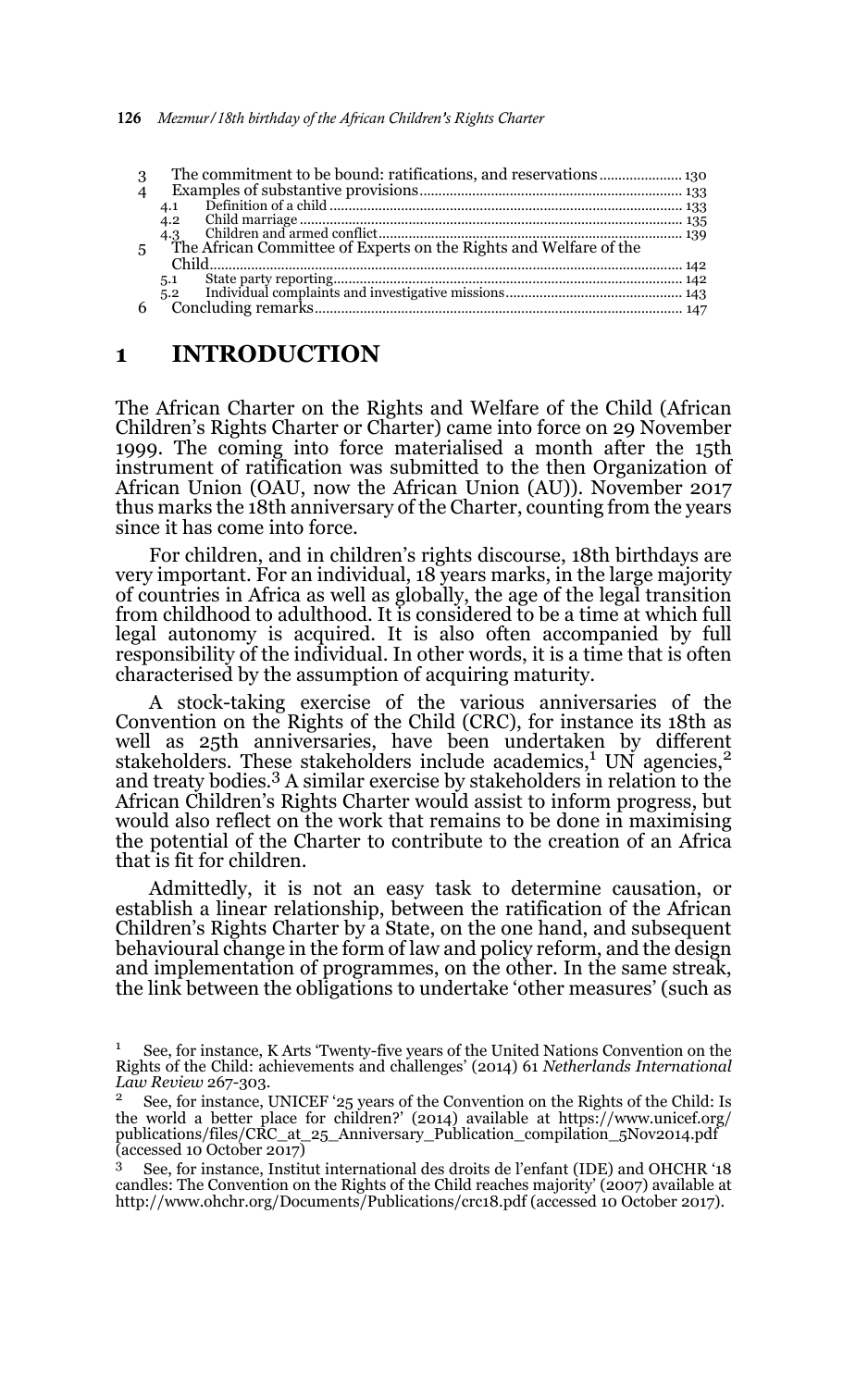institutional frameworks, or allocation of resources) in accordance with the provisions of the Charter and the recommendations provided to a State within the framework of Concluding Observations from a monitoring body,<sup>4</sup> is not always apparent.

With this as a backdrop, an article of this nature can aim to assess the maturity or otherwise of the Charter, and explore its general contribution to the conceptualisation and implementation of children's rights in Africa. What has been the significant added value of the only child rights focussed regional instrument in the world in the last 18 years?5 What are some of the important developments in relation to the African Committee of Experts on the Rights and Welfare of the Child (African Children's Committee) and its work on State party reporting, individual complaints, and investigations? What is the synergy of the Charter with the African human rights architecture, in particular with the African Commission on Human and Peoples' Rights (African Commission), and the African Court on Human and Peoples' Rights (African Court)? What are some of the main challenges faced in implementing the African Children's Rights Charter?

This piece, however, will be limited in scope. It will start with a discussion on the drafting, as well as 'slow start' the Charter faced. This is followed by a section that raises a few issues in relation to the ratification of the Charter, as well as reservations entered into it by a number of States. The next section focuses on three substantive issues that the Charter has added value on, namely, the definition of a child, child marriage, and children and armed conflict. The section that follows delves briefly into the core business of the African Children's Committee, namely, consideration of State party reports, dealing with individual complaints, and conducting investigative missions. Subsequently, some reflections on the future of the Charter as well as the work of the Committee is proffered in the form of concluding remarks.

# **2 A QUICK DRAFTING, LEADING TO A SLOW START?**

The 1979 Declaration on the Rights and Welfare of the Child<sup>6</sup> of the OAU served as a precursor to the African Children's Rights Charter. To a limited extent, the 1924 Geneva Declaration on the Rights of the a limited extent, the 1924 Scheman contribution on the Child have also<br>Child<sup>7</sup> and 1959 Declarations on the Rights of the Child have also served as a background in informing the content of the Charter.<sup>8</sup>

<sup>6</sup> Available at www.chr.up.ac.za/chr\_old/hr\_docs/african/docs/ahsg/ahsg36.doc.

<sup>4</sup> Such as the African Committee, or UN Committee on the Rights of the Child (CRC Committee).

<sup>5</sup> Unfortunately, the search for a *travaux pr*é*paratoires*, or any background documents that chronicle the discussions that unfolded during the drafting and adoption of the Charter has proven elusive to date.

Available at http://www.un-documents.net/gdrc1924.htm.

<sup>8</sup> Available at https://www.unicef.org/malaysia/1959-Declaration-of-the-Rights-ofthe-Child.pdf.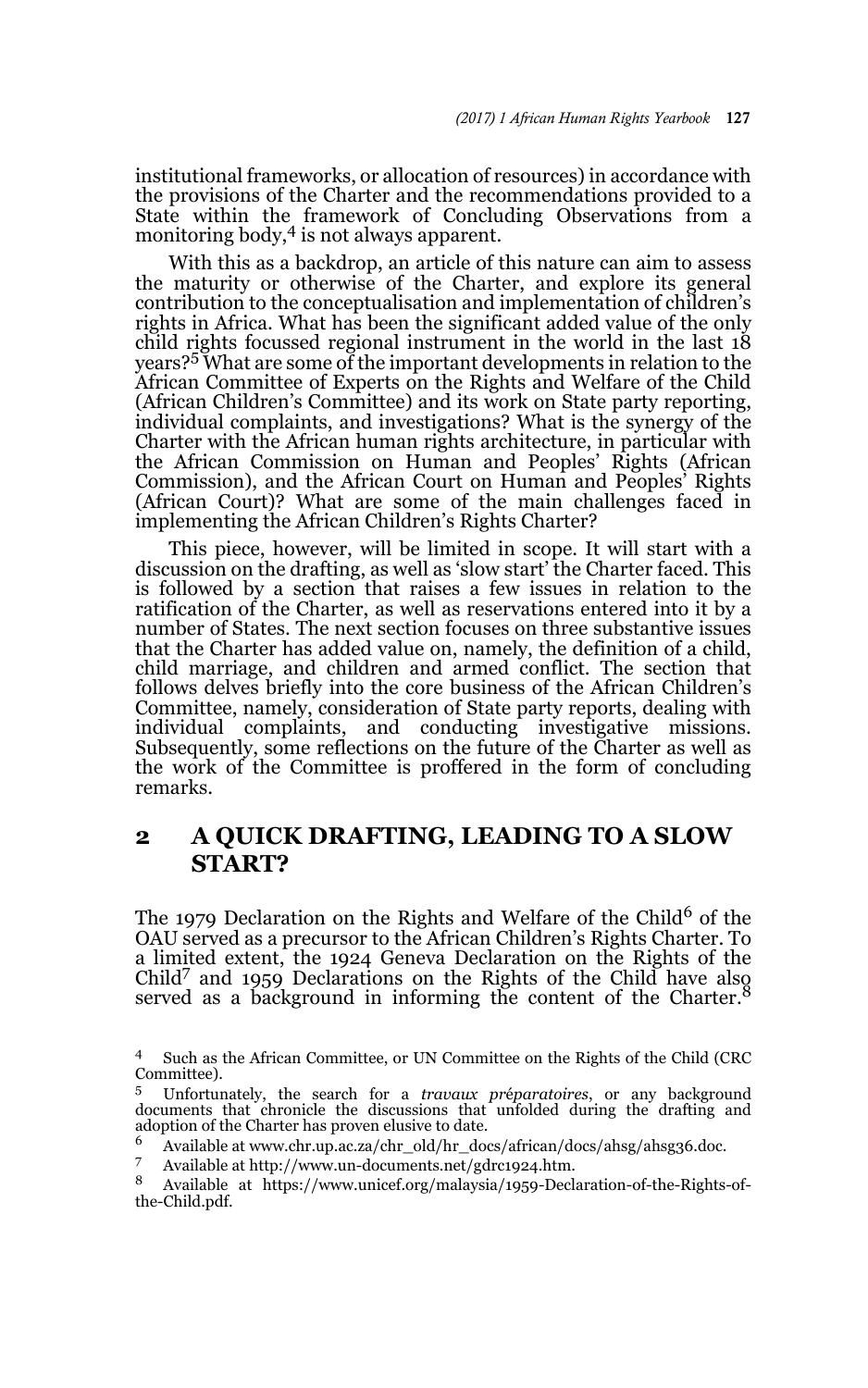However, the influence of these non-binding instruments on the African Children's Rights Charter pales in comparison when the extent to which the provisions of the CRC (not only what is contained in the CRC, but also what is not) have informed its content.

In fact, the idea for the African Children's Rights Charter was triggered as a spill-over of the negotiation process to adopt the CRC.9 In particular, the very limited number of African countries that were meaningfully involved in the drafting of the CRC stood as a concern.<sup>10</sup> Therefore, in 1988, with the support of UNICEF, the African Network for the Prevention and Protection Against Child Abuse and Neglect  $(ANPPCAN)^{11}$  convened a meeting that aimed to look at the draft CRC, and deliberate on the extent to which it covers peculiar issues that children in Africa were facing at the time.<sup>12</sup> The main recommendation of the meeting was the need to draft and adopt an Africa specific instrument on children's rights.

There is an adequate amount of literature interrogating<sup>13</sup> and comparing the provisions of the Charter with the CRC.<sup>14</sup> Suffice to mention that the issue of children living under apartheid,<sup>15</sup> the involvement of children in armed conflict, the protection of refugees and internally displaced persons, the special vulnerability of the girl child including in relation to accessing education during and after

<sup>10</sup> One of the reasons for a separate African Charter on the Rights and Welfare of the Child was that during the drafting process of the CRC, Africa was underrepresented. Only Algeria, Morocco, Senegal and Egypt participated meaningfully in the preparatory meetings. Furthermore, specific provisions on aspects peculiar to Africa were not sufficiently addressed in the UN instrument.

<sup>11</sup> More details on ANPPCAN available at http://www.anppcan.org/.

<sup>12</sup> P Ankut 'The African Charter on the Rights and Welfare of the Child: linking principles with practice' (2007/2008) available at http://www.fairplayforchildren.org/ pdf/1299577504.pdf (accessed 10 October 2017).

<sup>13</sup> See, for instance, B Thompson 'Africa's Charter on Children's Rights: a normative break with cultural traditionalism' (1992) 41 *International and Comparative Law Quarterly* 432; F Viljoen 'Supra-national human rights instruments for the protection of children in Africa: the Convention on the Rights of the Child and the African Charter on the Rights and Welfare of the Child' (1998) 31 *CILSA* 199; F Viljoen 'The African Charter on the Rights and Welfare of the Child' in C Davel (ed) *Introduction to child law in South Africa* 214.

<sup>14</sup> See, for instance, O Ekundayo 'Does the African Charter on the Rights and Welfare of the Child (ACRWC) only underline and repeat the Convention on the Rights of the Child (CRC)'s provisions?: examining the similarities and the differences between the ACRWC and the CRC' (2015) 5 *International Journal of Humanities and Social Science* 143; BD Mezmur 'The African Children's Charter versus the UN Convention on the Rights of the Child: a zero sum game?' (2008) 23 *SA Public Law* 1; T Kaime *The African Charter on the Rights and Welfare of the Child: a socio-legal perspective* (2009).

<sup>15</sup> Article 26 of the Charter.

<sup>9</sup> See, in general, D Chirwa 'The merits and demerits of the African Charter on the Rights and Welfare of the Child' (2002) 10 *International Journal on Children's Rights* 157; BD Mezmur 'The African Committee of Experts on the Rights and Welfare of the Child: an update' (2006) 6 *African Human Rights Law Journal* 550. D Olowu 'Protecting children's rights in Africa: a critique of the African Charter on the Rights and Welfare of the Child' (2002) 10 *International Journal of Children's Rights* 127; J Sloth-Nielsen 'Strengthening the promotion, protection and fulfilment of children's rights in African context' in Alen *et al* (eds) *The UN Children's Rights Convention: theory meets practice* (2007) 81.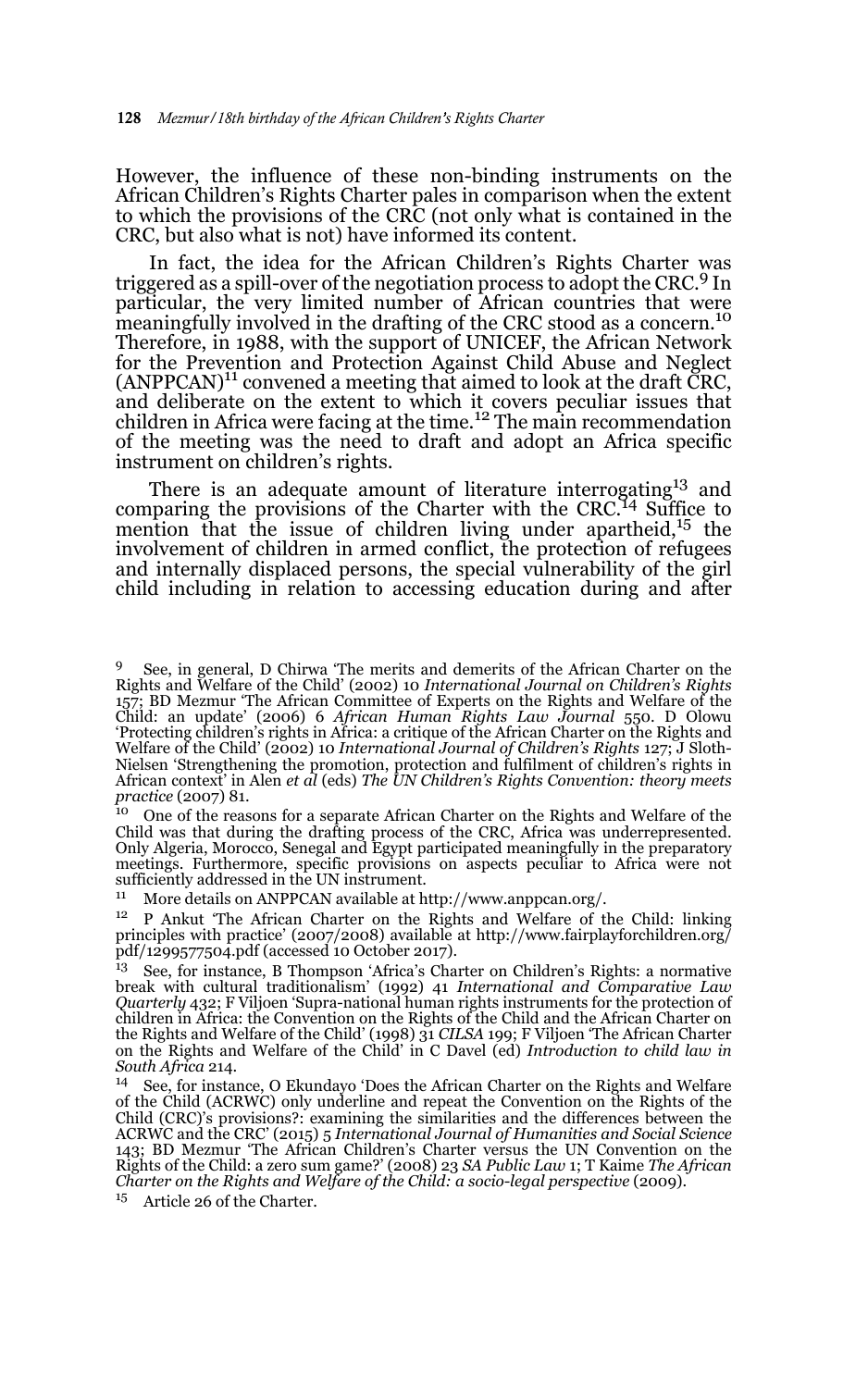pregnancy,<sup>16</sup> are some of the provisions added by the African Children's Rights Charter to the CRC.

The time that lapsed between the starting of the drafting and the adoption of the African Children's Rights Charter is only about two years. This can be seen as being a reasonably short amount of time especially as compared to the 10 years it took for the drafting of the CRC. This analysis is reversed when one compares the amount of time it took for the coming into force of the Charter (9 years) with the Convention (less than 1 year). There was no ratification of the Charter in 1990 and 1991, immediately after its adoption. The first ratification<br>came in 1992 by Seychelles,<sup>17</sup> and the 15th ratification, triggering the coming into force of the Charter, only happened 7 years later, in 1999.<sup>18</sup>

It is worth recalling that out of the first 20 countries that ratified the CRC, and led to its coming into force on  $2$  September 1990,<sup>19</sup> only Sweden is a developed country. Others were developing countries. Half of the 20 State parties on that list are African countries: Egypt, Ghana, Guinea, Guinea Bissau, Mauritius, Niger, Senegal, Sierra Leone, Sudan, and Togo. In addition, the largest number of first signatories of the CRC, on 26 January 1990, were African countries:<sup>20</sup> Burkina Faso, Gabon, Guinea Bissau Kenya, Mali, Mauritania, Morocco, Niger,<br>Nigeria, Rwanda, Senegal, and Togo.<sup>21</sup> However, most of these African countries did not show the same level of enthusiasm towards the African Children's Rights Charter.

If indeed the Charter reflected the peculiar concerns of African countries in relation to children, why did it then take 9 years, from 1990-1999, to receive the 15 ratifications needed for the Charter to come into force? For the purpose of comparison, it is worth noting that the African Charter on Human and Peoples' Rights was adopted in 1981 and came into force in 1986, just after 5 years.

There is neither any one answer, nor a way to conclusively identify the reason(s) for such a delay. However, it is possible, but also important, to tender a few possible explanations. The short time it took for the drafting of the African Children's Rights Charter might have limited the level of awareness about its existence among States in Africa. There is anecdotal evidence that some States confused it with the CRC, and assumed that they have either ratified or are in the process of ratifying it. Moreover, the extent to which  $UNICEF<sup>22</sup>$  has been able to allocate resources to advocate for the ratification of the

 $21$  As above.

<sup>&</sup>lt;sup>16</sup> Article 11(6) of the Charter.

 $^{17}$  On 13 February 1992.

 $18$  In accordance with article 47(3) of the Charter which states that '[t]he present Charter shall come into force 30 days after the reception by the Secretary-General of the Organization of African Unity of the instruments of ratification or adherence of 15 Member States of the Organization of African Unity.

<sup>&</sup>lt;sup>19</sup> Article 49(1) of the Convention.

<sup>&</sup>lt;sup>20</sup> See, United Nations Treaty Collection, available at https://treaties.un.org/pages/<br>viewdetails.aspx?src=ind&mtdsg\_no=iv-11&chapter=4&claps=\_en (accessed viewdetails.aspx?src=ind&mtdsg\_no=iv-11&chapter=4&clang=\_en 10 October 2017).

<sup>22</sup> Which is the official custodian of the CRC.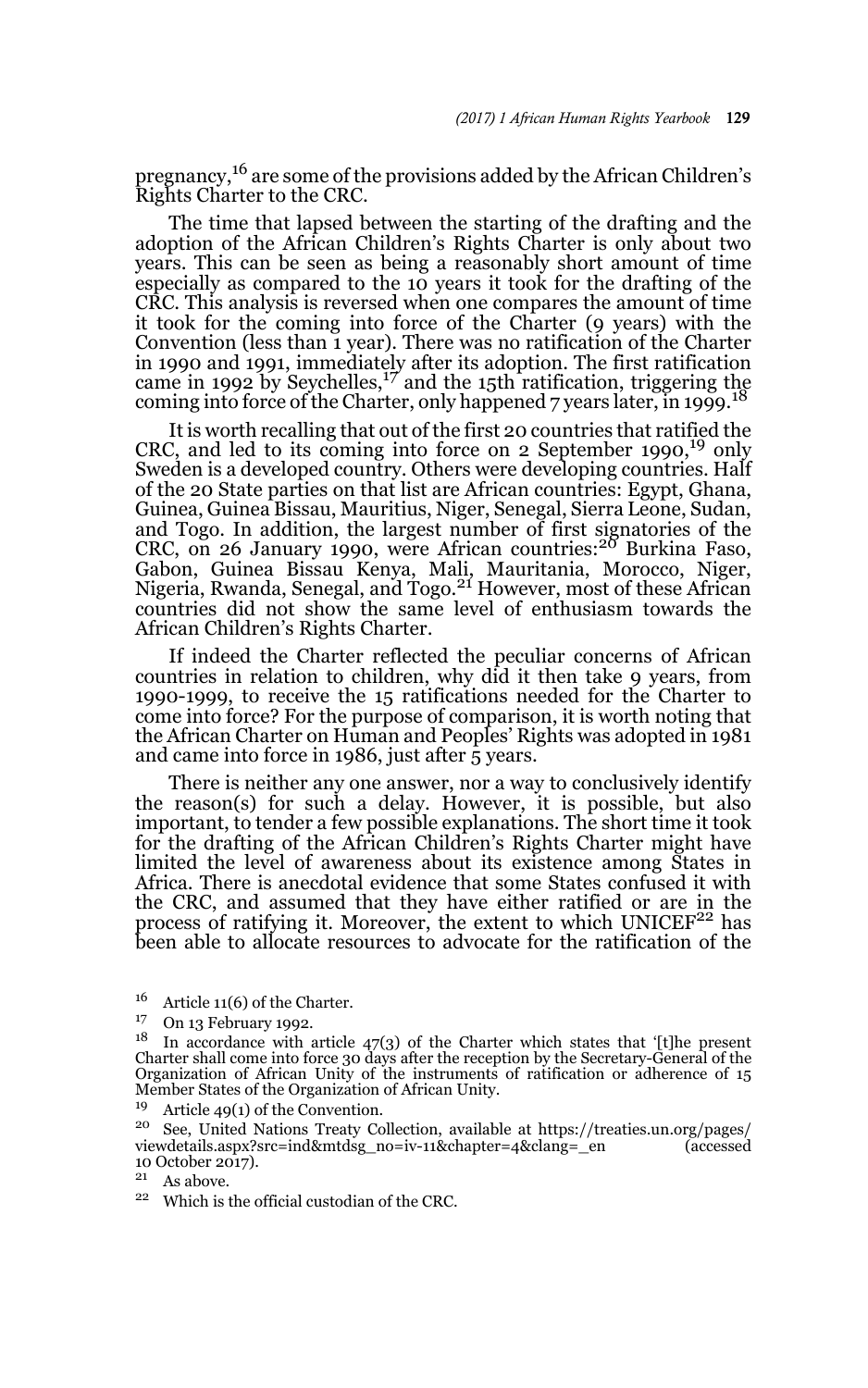Charter is not clear. The same can be said of ANPPCAN, and other CSOs in Africa. While there is a systemic practice of advocating for the ratification by the AU Office of Legal Counsel (OLC) including during AU Summits, it is doubtful if such a practice existed in the 1990s. Since the African Children's Committee was created only in 2002, it did not get the chance to play any role in lobbying for ratification in the 1990s. If the reason for the delay for ratification resulted from African countries harbouring doubts about some of its contents, it would have led to a significant number of reservations upon ratification, which, as is shown in the next section, was not really the case. It is important that current and future engagements and plans aimed at reaching universal ratification of the Charter will need to take some of this information on board.

# **3 THE COMMITMENT TO BE BOUND: RATIFICATIONS, AND RESERVATIONS**

As at October 2017, the ratification of the Charter stands at 48 countries. The latest ratification of the Charter, in July 2016, was by the Central African Republic.<sup>23</sup> Subsequently, between August 2016 and January 2017, there remained 6 countries that have not ratified the Charter. These countries are the Democratic Republic of Congo (DRC), Saharawi Republic, São Tome and Principe, Somalia, South Sudan, and Tunisia. In January 2017, with the re-admission of Morocco into the AU, this list of countries increased to 7. With the exception of Morocco, all 6 countries have signed the Charter, and have received a promotional visit by the African Children's Committee, advocating for ratification.

A number of systemic efforts are exerted to urge ratification of the Charter. For instance, the African Committee has undertaken promotional missions to advocate for ratification of the Charter to Tunisia (2013), to Saharawi Republic (2014), to DRC (2015), and to São Tome and Principe (2016). A long list of subsequent decisions of the AU Executive Council urge member States that have not ratified the Charter to do so.24 The Secretariat of the African Committee regularly sends *note verbales* to States as a reminder about ratification. In 2013, the African Children's Committee started a two years campaign aimed

<sup>23</sup> Available at https://au.int/sites/default/files/treaties/7773-sl-african\_charter \_on\_the\_rights\_and\_welfare\_of\_the\_child\_1.pdf (accessed 10 October 2017).

<sup>&</sup>lt;sup>24</sup> See, for instance, EX.CL/Dec.843(XXV) Decision on the Report of the African Committee of experts on the Rights and Welfare of the Child (ACERWC) – Doc. EX.CL/ 858(XXV) (2014); EX.CL/Dec.923(XXIX) Decision on the Report of the African Committee of Experts on the Rights and Welfare of the Child (ACERWC) Doc. EX.CL/ 977(XXIX), (2016); EX.CL/Dec.977(XXXI) Decision on the Report of the African Committee of Experts on the Rights and Welfare of the Child Doc.EX.CL/1033(XXXI) (2017).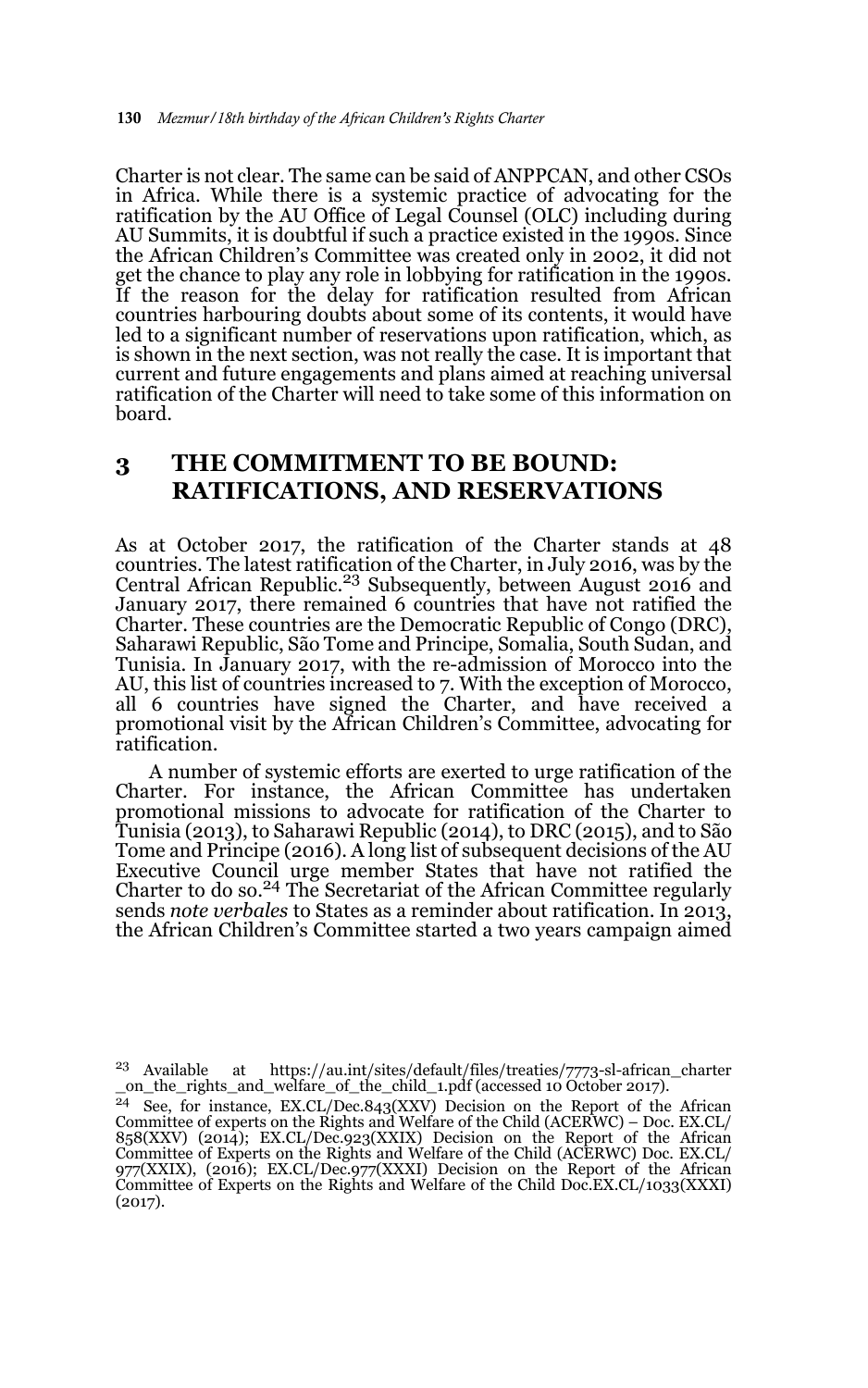at accelerating ratification and reporting.25 A theme of the Day of the African Child (DAC) focussing on the same topic has also been commemorated in 2015. It is hoped that all these and other efforts would bring about a universal ratification of the Charter in the foreseeable future.

It still begs the question, if indeed, the African Children's Rights Charter is an African fingerprint on children's rights, why then is there not a universal ratification after 18 years of the coming into force of the instrument? Why was it a challenge for Somalia and South Sudan, the two countries that ratified the CRC more recently, to undertake a parallel ratification process for the African Children's Rights Charter? Why is Tunisia, whose government announced in 2013 that it will ratify all AU human rights instruments, taking too long to ratify the Charter?

Ratification of the Charter without reservations is also critical for the enjoyment of all the rights in the Charter by all children. African countries, in general, are not known for the practice of entering many reservations to both regional and international human rights treaties. It is therefore no surprise that the number of countries that entered a reservation to the African Charter is limited. These countries are Botswana (reservation on Article to on the definition of a child),  $26$ Egypt (reservations on child marriage,  $27$  adoption,  $28$  children of imprisoned mothers,<sup>29</sup> and on the mandate of the Committee to receive migravation memory, and on the manage of the communications and undertake investigative missions<sup>30</sup>), Mauritania (on the right to freedom of religion), $3<sup>1</sup>$  and Sudan (on the right to privacy, $3^2$  on the education of children who fall pregnant,  $33$  and child marriage<sup>34</sup>).

While the number of reservations entered by State parties is relatively small, it is notable that the majority of the reservations entered by the four State parties can be considered to be far reaching, thereby placing serious limitations on the enjoyment of rights under the Charter. In fact, some of these reservations appear to be against the object and purpose of the Charter. For example, Botswana's reservation challenges the very core, scope of application, as well as added value of the Charter. Moreover, Egypt's reservations to articles 44 and 45 of the

- <sup>26</sup> Article 2 of the African Children's Rights Charter.<br><sup>27</sup> Article 21(2) of the African Children's Rights Char
- <sup>27</sup> Article 21(2) of the African Children's Rights Charter.<br> $\frac{28}{\pi}$  Article 24 of the African Children's Rights Charter.
- <sup>28</sup> Article 24 of the African Children's Rights Charter. Notably a similar reservation that the government of Egypt entered into in the CRC has already been withdrawn.
- <sup>29</sup> Article 30 of the African Children's Rights Charter.
- <sup>30</sup> Articles 44 and 45 of the African Children's Rights Charter.<br> $3^1$  Article 9 of the African Children's Rights Charter.
- <sup>31</sup> Article 9 of the African Children's Rights Charter.<br> $3^2$  Article 10 of the African Children's Rights Charter.
- Article 10 of the African Children's Rights Charter.
- <sup>33</sup> Article 11(6) of the African Children's Rights Charter.
- <sup>34</sup> Article 21(2) of the African Children's Rights Charter.

<sup>&</sup>lt;sup>25</sup> In EX.CL/Dec.843(XXV) Decision on the Report of the African Committee of experts on the Rights and Welfare of the Child – Doc. EX.CL/858(XXV), para 3, the Executive Council of the AU 'Welcomed the Committees campaign on the Universal Ratification of and Reporting on the implementation of the African Charter on the Rights and Welfare of the Child which builds towards the 25th anniversary of the adoption of the Charter in 2015.<br><sup>26</sup> Article 8 of the African Chile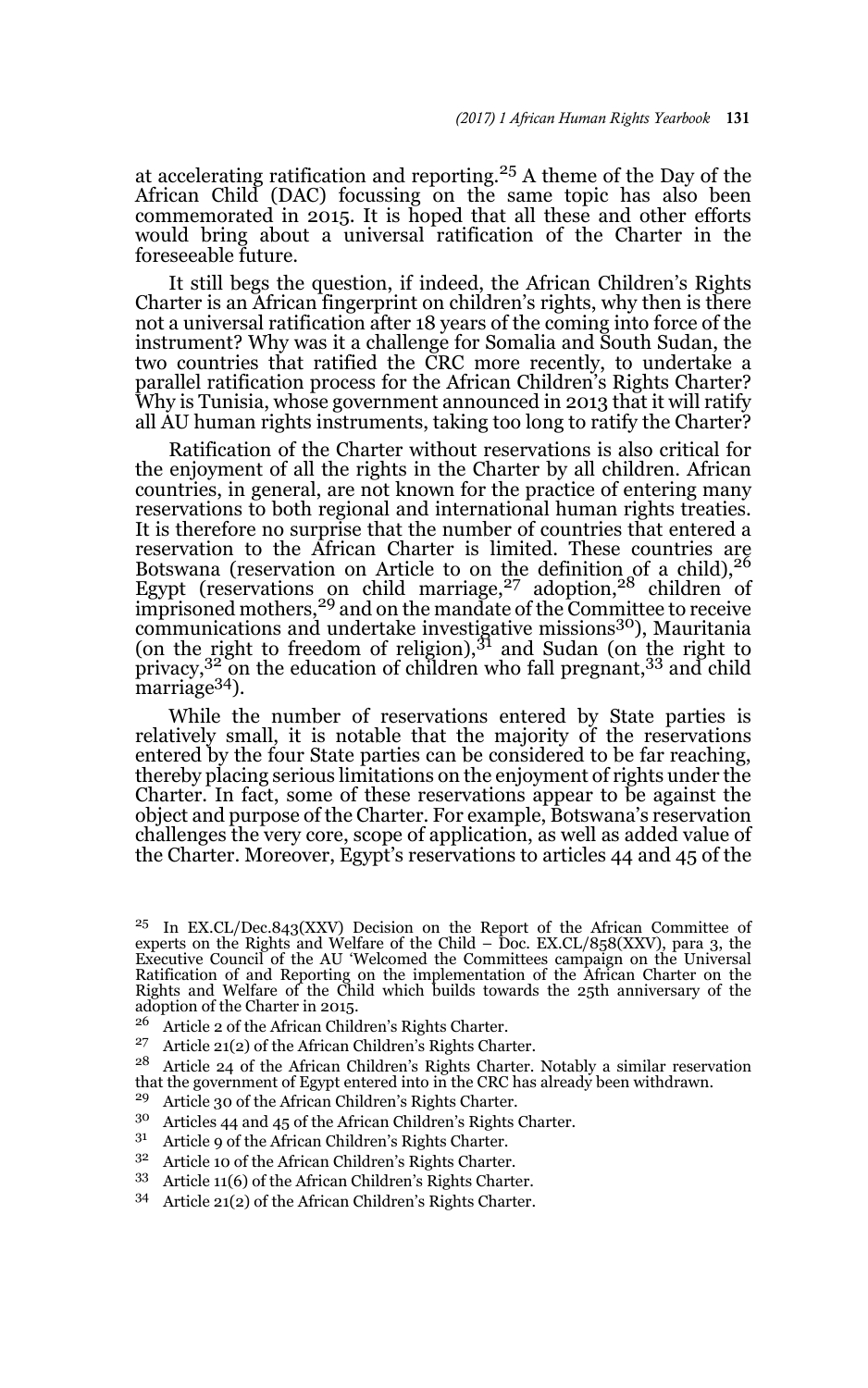Charter is jurisdictional in nature, and deprives the African Children's Committee from exercising its mandate in full. Even though the question of who has the mandate to decide on the validity or otherwise of reservations entered into human rights treaties is still not settled,35 there are few examples that suggest that the African Committee should be able to exercise such a mandate in relation to the Charter.<sup>36</sup>

In relation to Egypt's reservations under articles 44 and 45, it is questionable if reservations on procedural/jurisdiction related provisions of a human rights instrument are generally permitted.37 In addition, an argument can also be made that, as the practice in the UN human rights treaty making process establishes, where States would like to make a communication procedure optional, such a procedure is often introduced through an 'Optional Protocol' which would be a<br>separate treaty from the 'mother' instrument.<sup>38</sup> However, in the case of the African Children's Rights Charter, individual complaints and the mandate to undertake investigative missions is in-built in the Charter. It can also be contended that the object and purpose of the African Children's Rights Charter, which in general is to promote and protect the best interests of children in all actions in Africa, as provided for in Article 4 of the Charter, is directly linked to its individual communications process and investigations procedure, which, in the absence of effective domestic remedy, serve as a recourse.39

In a number of occasions, the Executive Council of the AU has asked State parties that have entered reservations on the application of the provisions of the Charter to consider the withdrawal of such reservations. This was done, for instance in 2014,40 and in 2016.41 In a marked departure from these and other related previous decisions,

<sup>35</sup> See, in general, I Ziemele and L Liede 'Reservations to human rights treaties: from Draft Guideline 3.1.12 to Guideline 3.1.5.6' (2013) 24 *The European Journal of International Law* 1135; L Helfer 'Not fully committed?: reservations, risk, and treaty design' (2006) 31 *Yale Journal of International Law* 367.

<sup>36</sup> See, for instance, General Comment No 24 of the United Nations Human Right Committee which considered itself to have the mandate to review the reservations entered into the ICCPR. See too the case of *Loizidou v Turkey*, ECHR (1995) Series A, No 310 and the case of *Belilos v Switzerland*, ECHR (1988) Series A, No 132.

<sup>37</sup> In the case between *Loizidou v Turkey*, the European Court of Human Right held that States may not make a reservation in relation to an Article of the Convention that does not deal directly with substantive rights and freedoms, but instead with procedural or formal matters.<br> $3^8$  See for instant

<sup>38</sup> See, for instance, the CRC, the International Covenant on Civil and Political Rights, and International Covenant on Economic Social and Cultural Rights, the Convention on the Rights of Persons with Disabilities, and the Convention on the Elimination of Discrimination against Women, all of which provide for an optional protocol that establishes the individual complaints as well as investigation/inquiries mechanisms under each treaty.

<sup>39</sup> As General Comment 24 of the Human Rights Committee noted, reservations that purport to evade an essential element, such as monitoring implementation of human right instrument in the design of that instrument, which is also directed to securing the enjoyment of the rights, are incompatible with its object and purpose of that treaty. For the Human Rights Committee's General Comment 24, see UN Doc. CCPR/C/21/Rev.1/ Add. 6 (1994), available at http://tbinternet.ohchr.org/\_layouts/treatybodyexternal/ Download.aspx?symbolno=CCPR%2fC%2f21%2fRev.1%2fAdd.6&Lang=en.

<sup>40</sup> EX.CL/Dec.843(XXV) Decision on the Report of the African Committee of experts on the Rights and Welfare of the Child – Doc. EX.CL/858(XXV), para 3.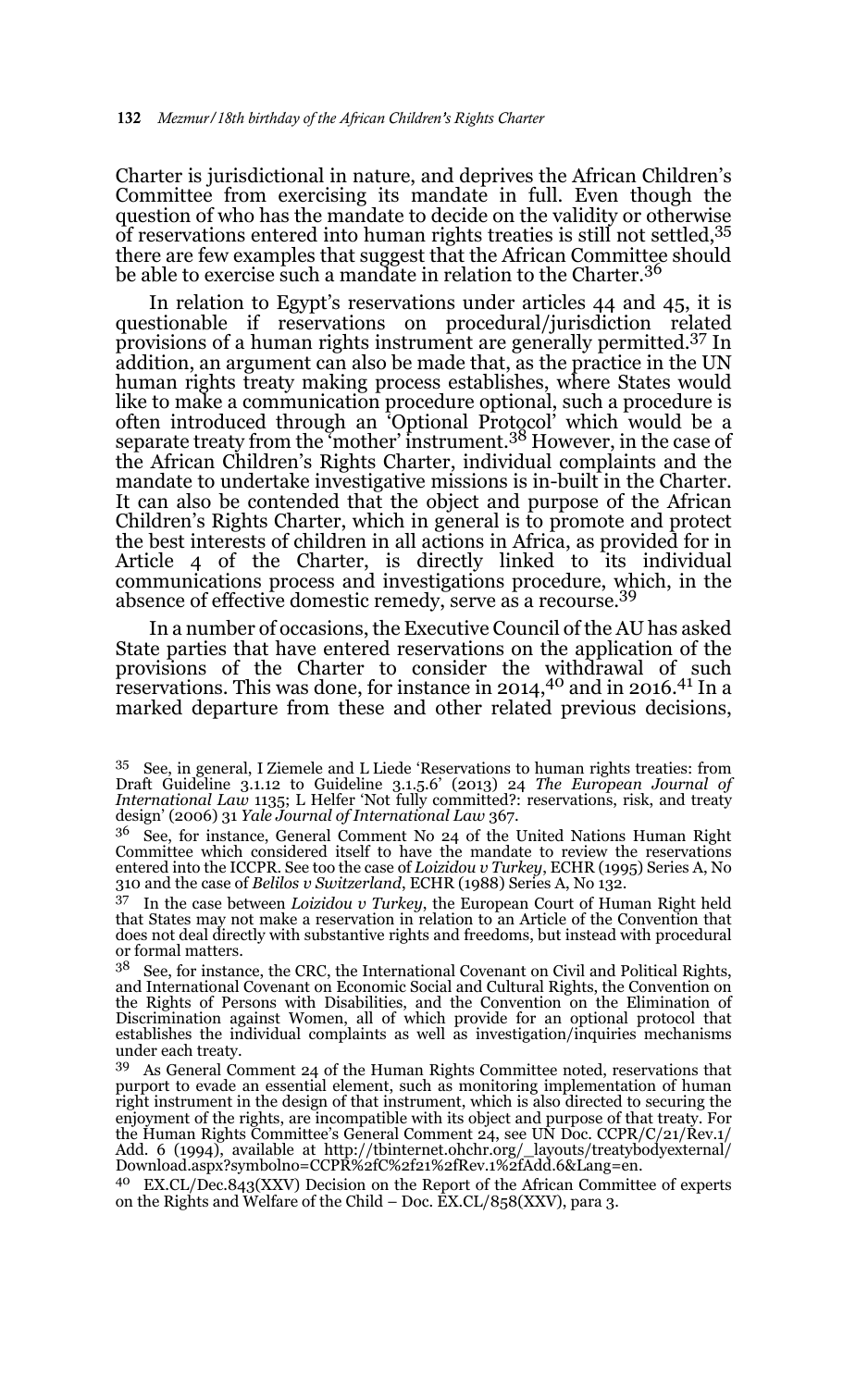during the 28th AU Summit in Addis Ababa in June/July 2017, the Executive Council emphasised the 'right of Member States to formulate reservations on the African Children's Rights Charter in accordance with the relevant international laws, particularly the Vienna<br>Convention on the Law of Treaties of 1969<sup>'</sup>.<sup>42</sup> Despite this decision, there can be comfort in that article 19(c) of the Vienna Convention on the Law of Treaties prescribes that reservations incompatible with the object and purpose of a treaty are invalid.43 As a result, it is difficult to make a legally valid argument to uphold some of the current, and potential future reservations to the African Children's Rights Charter. In moving forward, these and related issues on reservations need to be addressed by the African Children's Committee, in consultation with State parties.

### **4 EXAMPLES OF SUBSTANTIVE PROVISIONS**

This section highlights three provisions of the African Children's Rights Charter that have added value to the implementation of children's rights in Africa. These provisions are article 2 on the definition of a child, article 21(2) on child marriage, and article 22 on children and armed conflict. The effort is not to undertake an exhaustive analysis of these provisions, but to shed some light on what their strengths have been so far, and where appropriate, offer proposals on how the conceptualisation, interpretation and implementation of these provisions can be improved.

### **4.1 Definition of a child**

It would be incomplete to discuss children's rights in connection with a child rights instrument, without first establishing who a child is. After all, the scope of application of the African Children's Rights Charter is linked to the definition of a child. It is rightly argued that age is a criterion that can help to escape the ambiguities and contradictions of other definitions of a child, as it gives predictability regarding which rule or provision will apply to whom.<sup>44</sup>

Article 2 of the African Children's Rights Charter offers a clear and concise definition of the child as 'every human being under 18 years' of

<sup>41</sup> EX.CL/Dec.923(XXIX) Decision on the Report of the African Committee of Experts on the Rights and Welfare of the Child Doc. EX.CL/977(XXIX), para 3.

<sup>42</sup> EX.CL/Dec.977(XXXI) Decision on the Report of the African Committee of Experts on the Rights and Welfare of the Child Doc.EX.CL/1033(XXXI), para 5. Article 2(1)(d) of the Vienna Convention on the Law of Treaties, allows State parties to international treaties to place reservations on provisions of a treaty they ratify or accede to.

<sup>43</sup> Vienna Convention on the Law of Treaties, opened for signature on 23 May 1969.

<sup>44</sup> See M Grahn-Farley 'A theory of child rights' (2003) 57 *University of Miami Law Review* 867.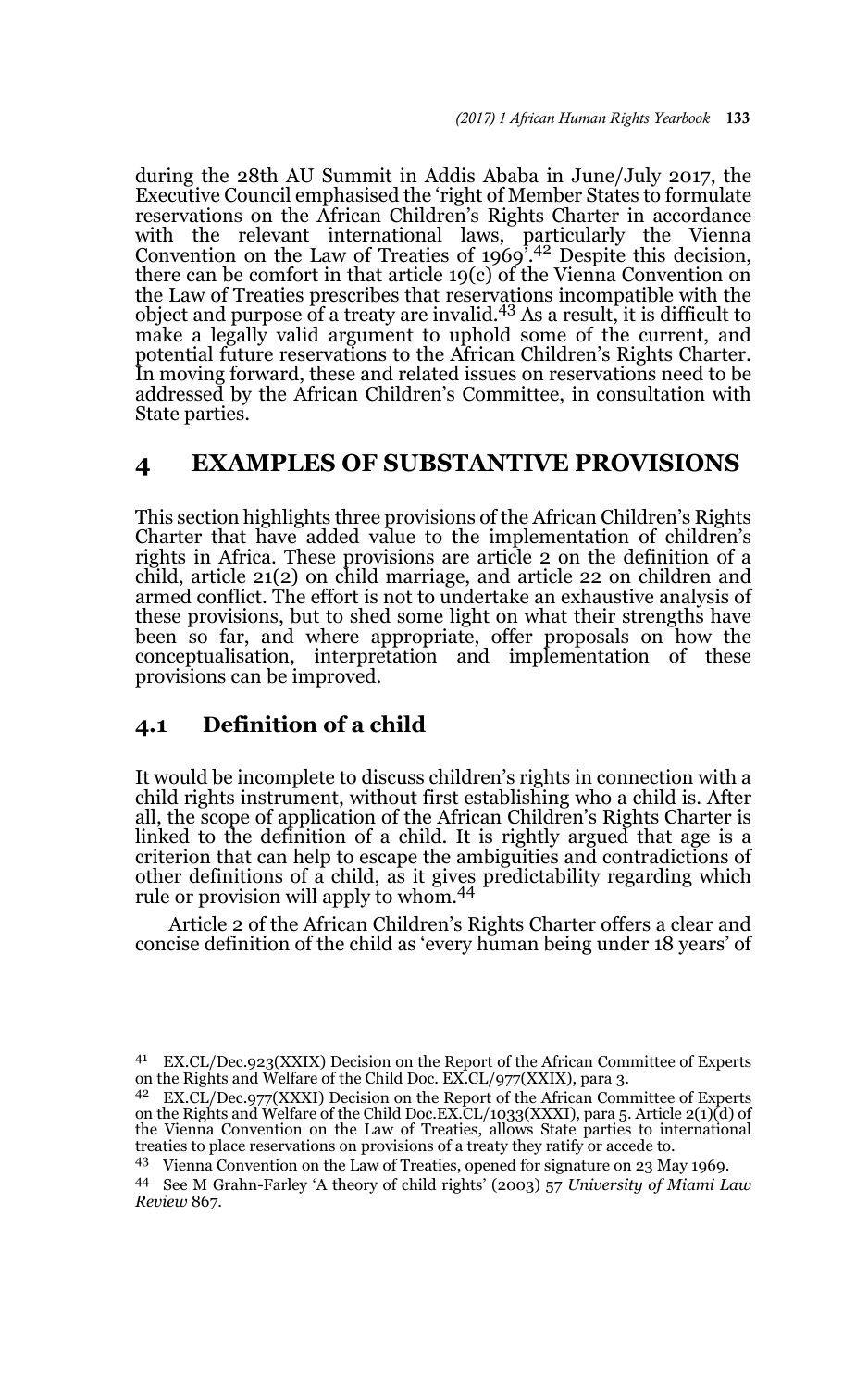age. In addition, unlike the CRC provision,<sup>45</sup> there are no limitations or attached considerations, so that it may be applied to as wide-ranging a number of children as possible. It contains no loopholes relating to exemptions for national law that undercut the guarantee of universal rights for all children without distinction.<sup>46</sup>

It is promising to witness that some of the law reform efforts on the African continent reflect the impact of the African Children's Rights Charter on standard-setting exercises at the national level. In this respect, the definition of a child is one example.47 Apart from ordinary law, a number of constitutions too have emulated article 2 of the Charter.<sup>48</sup> These include the South African Constitution of 1996,<sup>49</sup> the 1995 Constitution of Uganda,<sup>50</sup> the 2011 Transitional Constitution of the Republic of South Sudan, $5<sup>1</sup>$  the 2010 Constitution of Angola, $5<sup>2</sup>$  the 2010 Constitution of Kenya,<sup>53</sup> and despite non-ratification of the Charter, the 2012 Provisional Constitution of the Republic of Somalia.54 The choice of age 18 in the African Children's Rights Charter can be perceived to have contributed to the construction of a uniform identity of the child55 without exposing persons below the age of 18 to different, and sometimes low level, protections under traditional, religious, or customary laws.

<sup>45</sup> This provision is ambiguous and weak, lacking specific protection within the African context in order to take into account child betrothals, child participation in armed conflict and child labour.

<sup>46</sup> See S Grover 'On recognizing children's universal rights: what needs to change in the Convention on the Rights of the Child' (2004) 12 *International Journal of Children's Rights* 260.

<sup>47</sup> The constitutions of South Africa and the Democratic Republic of Congo, for example, follow the ACRWC's definition of a child without exception – that is, as persons<br>under the age of 18 years. Furthermore, in Nigeria, where the 1943 Children and Young<br>People's Act classified only those people unde Rights Act of 2003 rectifies this and puts the age at 18. A similar problem transpires<br>under Chapter 44 of the Children and Young Persons Act of 1945 of Sierra Leone and will<br>most likely be addressed when the Child Rights Children's Code in 1996 that regulates the duties and functions of institutions providing juvenile justice services to children and applies to all persons under the age of 18. In addition, it is interesting to note that although Morocco is not a party to the African Children's Rights Charter, under Law no 11 of 1999, which amends and supersedes section 446 of the Penal Code, a child is defined as a person under the age of 18. In section 2, the Kenyan Children's Act specifically defines a 'child' as any person under the age of 18 years. The adoption of the definition of a child with no exception (in consonance with the African Children's Rights Charter) is not without practical advantage in the lives of African children, as it helps to extend the protection of the rights under the Charter and the CRC to a larger group of persons and to the maximum extent possible.

<sup>48</sup> Violations of article 2, albeit very limited, are also present. In Namibia, the 1998 Constitution reads in article 15(2) that '[f]or the purposes of this paragraph child shall be under the age of sixteen (16) years'.

- <sup>49</sup> Section 28(3).
- $^{50}$  Article 257(c).<br>  $^{51}$  Article 17(4)
- $5^1$  Article 17(4).
- <sup>52</sup> Article 24 of the Constitution states that 'the age of majority shall be 18'.
- <sup>53</sup> Article 260.
- <sup>54</sup> Article 29(8).

<sup>55</sup> There are a number of places in the world where children are governed by customary law that does not define childhood by reference to numerical age.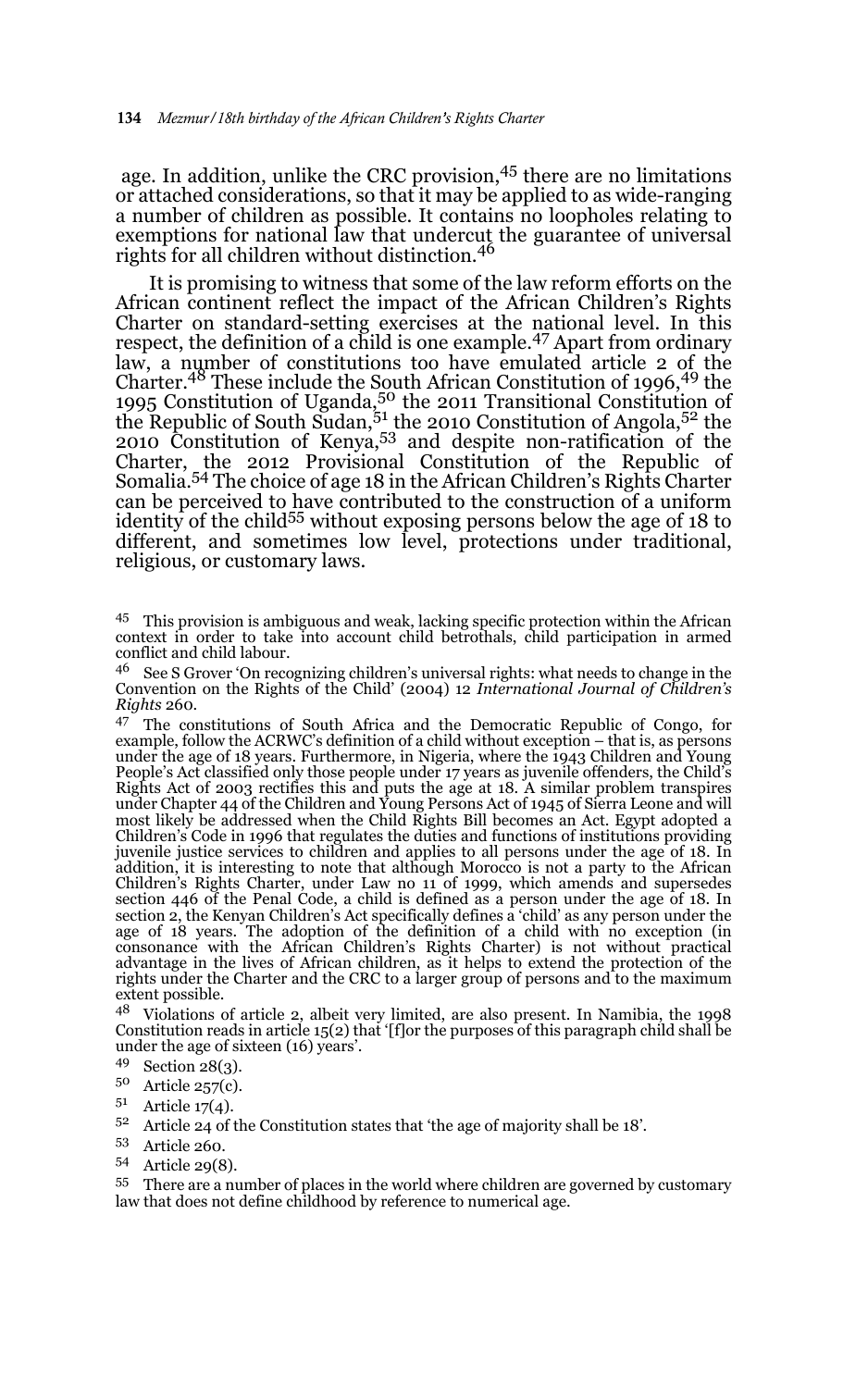The added value of article 2 has not only been in relation to proactive and 'voluntary' measures undertaken by State parties to align their laws and practice. Article 2 has also started to be used in enforcing the obligation of State parties under regional human rights law. For instance, as provided in more detail below,  $5<sup>6</sup>$  article 2 was used to convince (some would prefer to say 'coerce') the government of Malawi<br>to amend its Constitution<sup>57</sup> by raising the definition of a child from 16 years to 18 years.

A regional standard that helps to align the definition of a child also facilitates protection of children across various jurisdictions in a region. In other words, a person that is considered to be a child in a particular jurisdiction benefits from the same status as a child in another jurisdiction within the region. This is important in particular in the context of international migration, trafficking, and intercountry adoption.

However, it is also important to highlight the few limitations that an interpretation of article 2 needs to address concretely. While article 2 indicated the end of childhood, the beginning of childhood, and its implications and interactions in relation to sexual and reproductive health rights, including abortion, should benefit from some guidance. Moreover, article 2 should not only be seen as prescribing age, but emphasis should also be placed on the use of the term 'child'. In a discourse where different terms such as 'youth', 'young person', 'minor', 'infant', 'juvenile', 'nubile', 'toddler', and even 'kid' are used, it is critical that legislation provides an overarching definition of a person below the age of 18 as a 'child'.

Moreover, in the context of the CRC, it has been observed that the 'Convention provides a framework of principles; it does not provide direction on the specific age, or ages, at which children should acquire<br>such rights'.<sup>58</sup> The same can be said of the Charter, which might explain the wide state of influx in minimum ages on the continent. While determining whether a minimum age for a particular purpose (such as criminal responsibility, consent to medical treatment, surgery, sexual consent, standing in court, entering into contracts, the end of compulsory education etc) is congruent with the letter and spirit of the CRC is not simple,59 such minimum ages should also pay attention to best interests, non-discrimination, as well as 'the evolving capacities of the child' principle.<sup>60</sup>

 $5^6$  See sec 5.2 below.<br> $5^7$  See 99(5) of the Co

Sec  $23(5)$  of the Constitution of Malawi.

<sup>58</sup> R Hodgkin and P Newell *Implementation handbook for the Convention on the Rights of the Child* (2007) 4.

 $59$  Although, ages such as the minimum age for criminal responsibility has been established by the CRC Committee to be 12, see CRC Committee, General Comment 10  $(2007)$  para  $33$  in this regard.

<sup>60</sup> See article 5 of the CRC.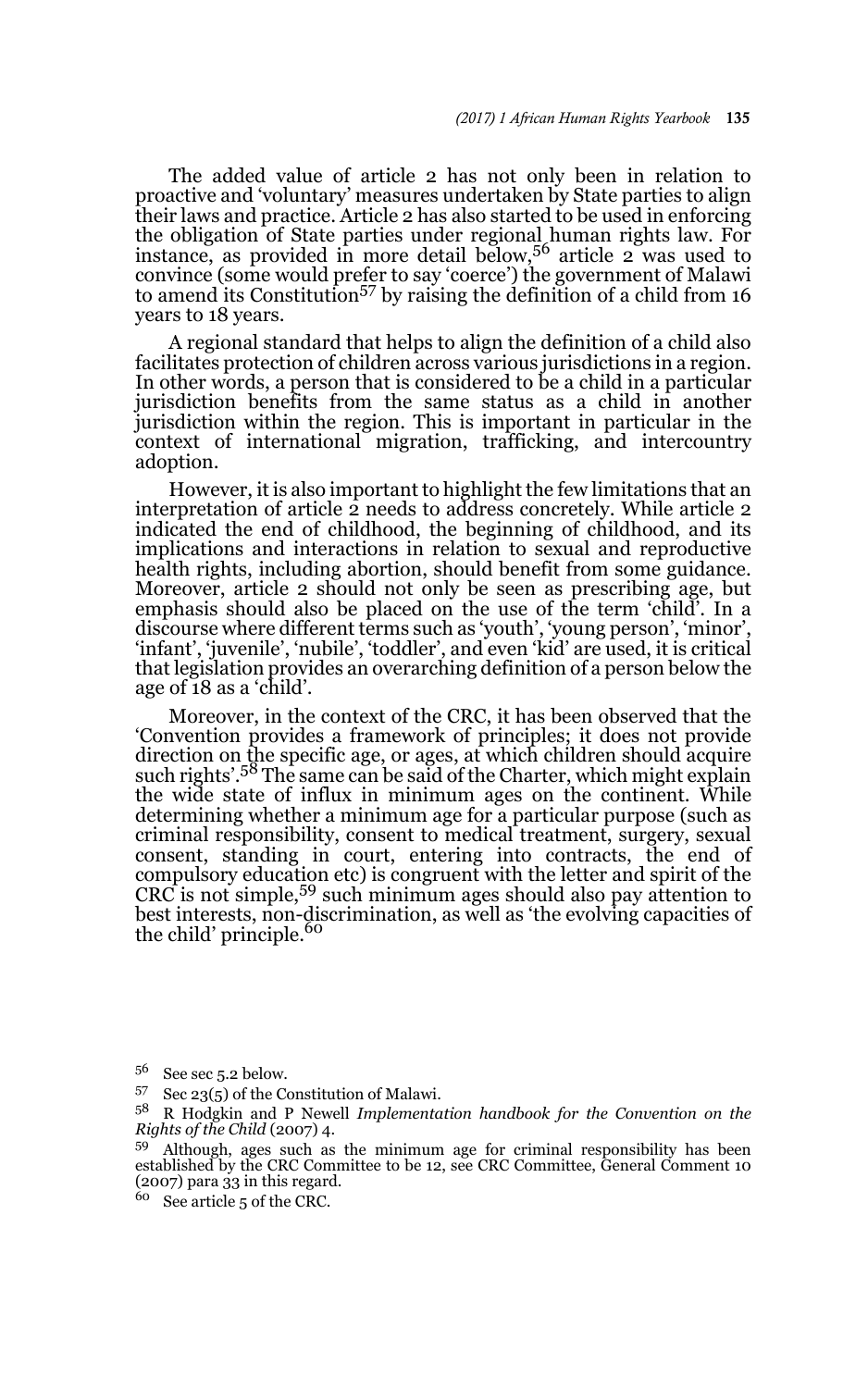# **4.2 Child marriage**

Closely linked with the definition of a child is the issue of child marriage, a phenomenon that continues to pose a serious human rights challenge to the African continent. Article  $\tilde{1}(3)$  of the African Children's Rights Charter, captioned '[o]bligation of State Parties', sets the initial tone with which State parties to the Charter should address harmful practices. It reads that '[a]ny custom, tradition, cultural or religious practice that is inconsistent with the rights, duties and obligations contained in the present Charter shall, to the extent of such inconsistency, be discouraged'. While the obligation to 'discourage' is indeed an obligation of a very limited scope, the specific provision on harmful practices in article 21 elevates the nature of obligations that State parties have under the Charter in relation to harmful practices.

Article 21 of the Charter, entitled '[p]rotection against harmful social and cultural practices', states in full:

- 1. State Parties to the present Charter shall take all appropriate measures to eliminate harmful social and cultural practices affecting the welfare, dignity, normal growth and development of the child and in particular:
- (a) those customs and practices prejudicial to the health or life of the child; and
- (b) those customs and practices discriminatory to the child on the grounds of sex or other status.
- 2. Child marriage and the betrothal of girls and boys shall be prohibited and effective action, including legislation, shall be taken to specify the minimum age of marriage to be 18 years and make registration of all marriages in an official registry compulsory.

By virtue of articles 1(3) and 21, the drafters of the Charter have provided solid ground upon which efforts to address harmful practices, in particular child marriage, can and should be undertaken. In fact, the only place in the Charter where the words 'effective action' is used is in relation to the obligation to child marriages in article 21(2). The provision acknowledges that while legislation is an important element in prohibiting and preventing child marriages and betrothals, it is not an end in itself. This appears to be the main reason why article 21(2) reads by saying 'including legislation'.

There are three critical elements underscored by article 21(2). First, the efforts of State parties should not only be towards prohibiting child marriages, but also betrothals, also known as 'promise marriages'. Moreover, these efforts should not only be about girls, which notably constitute most of the global child marriage population but should also be applicable to boys. It is also notable that the Charter avoids the two rather confusing notions, namely, 'early marriage' and 'forced marriage'. As a result, the consent of a child for child marriage is not relevant and would still constitute a violation of article 21(2) is undertaken by a child, by definition a person below the age of 18, as provided for under article 2 of the Charter.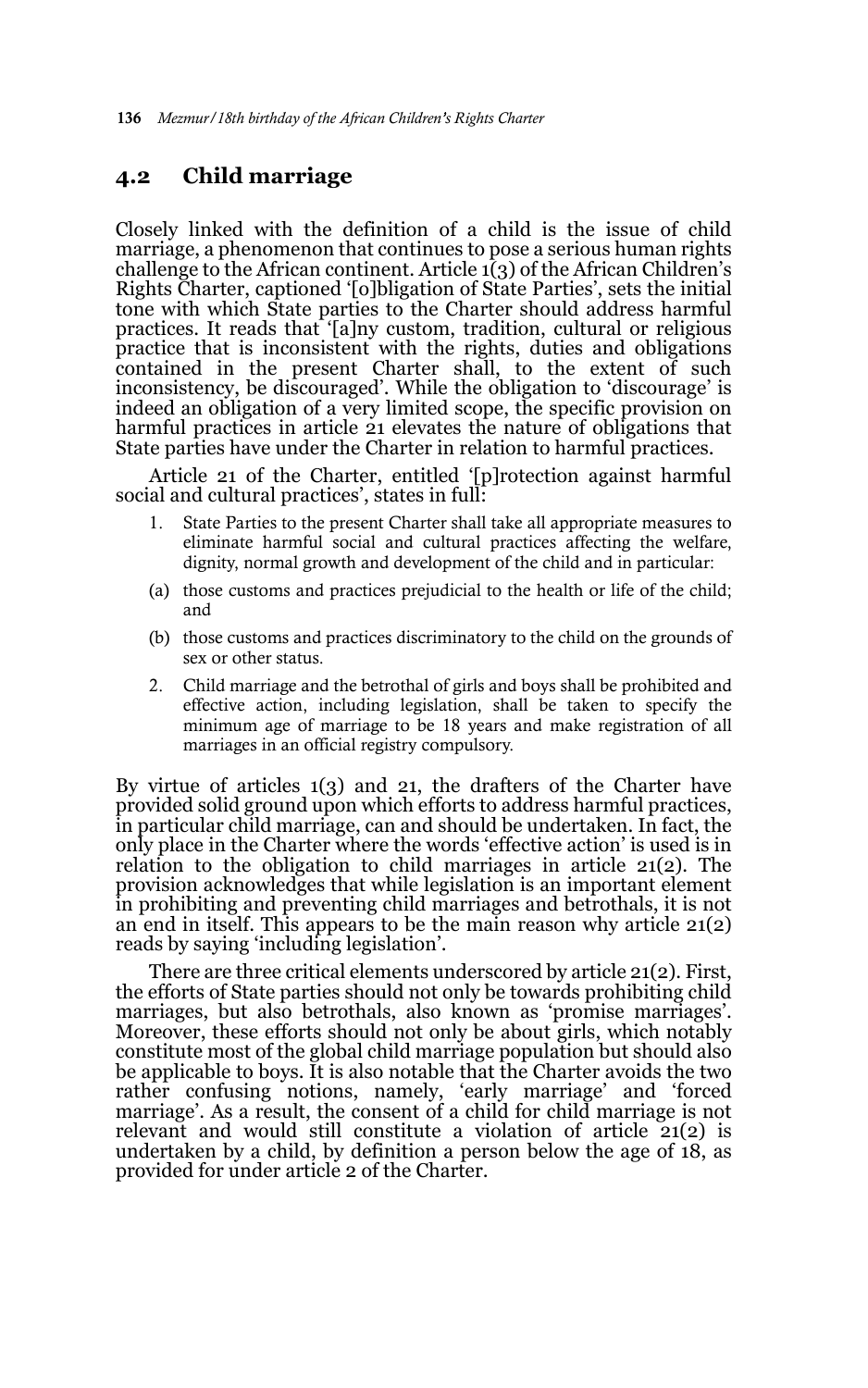Secondly, specifying the minimum age for marriage to be 18 years for both boys and girls is not an issue that the Charter leaves room for negotiation. The use of the instructive 'shall' in relation to specifying the minimum age at 18 years is a testament to this assertion.<sup>61</sup> This stands in clear contrast with the Joint General Recommendation 31/ Comment of the Committee on the Elimination of Discrimination against Women/General Comment 18 of the Committee on the Rights of the Child on harmful practices (2014). In this Joint General Recommendation/Comment an exception to the age 18 is provided.<sup>62</sup>

Thirdly, the requirement to make 'registration of all marriages in an official registry compulsory' is relevant from both the prevention and addressing of child marriages. Official registries for marriages usually have in-built age verification processes. This requirement is also critical for the African continent whereby religious (such as Christian, Muslim and Hindu marriages), and customary/traditional marriages are recognised by the laws, sometimes the Constitutions, of State parties to the African Children's Rights Charter.<sup>63</sup> For instance, as an anecdote, a mission to Niger<sup>64</sup> in 2016 by the Special Rapporteur of the African Union on Ending Child Marriage has been informed that the requirement by the municipal officials asking the bride and groom to kiss in public during the marriage ceremony has been identified as a barrier for the formal registration of marriages. It should be viewed as falling within the obligation to undertake 'all appropriate measures' that such barriers as the requirement to kiss in public be addressed with a view to encourage registration of all marriages as required by the Charter.

The notable impact of article 21 has been to spur legislation on the continent prohibiting and addressing child marriage,  $65$  even though legislative standards that still leave room for exceptions for marriage to

 $61$  The so-called 'love marriages', where children themselves decide to marry, finds no solace in the provisions of the Charter.

<sup>&</sup>lt;sup>62</sup> The relevant part, para 20 of the Joint General Recommendation/Comment reads '[a]s a matter of respecting the child's evolving capacities and autonomy in making decisions that affect her or his life, a marriage of a mature, capable child below 18 years of age may be allowed in exceptional circumstances, provided that the child is at least 16 years of age and that such decisions are made by a judge based on legitimate exceptional grounds defined by law and on the evidence of maturity, without deference to culture and tradition'.

 $63$  Since what is required is the mere registration, and not necessarily a requirement to conduct all marriages through the formal state non-religious or non-traditional manner, it still accommodates those cultural or religious diversities prevalent throughout the continent.

<sup>64</sup> Notably, Niger has one of the highest numbers of child marriages on the continent.

<sup>&</sup>lt;sup>65</sup> See, for instance, Egypt, the Child Law 126 (2008) article 31; Eritrea, Transitional Civil Code article 581 as amended by article 46 of Proclamation 1/1991; The Gambia, The Children's Act (2005), sections  $2(i)$  and  $24$ ; Ghana, Children's Act (1998) includes in section 13 the right not to be betrothed, be a subject of a dowry transaction, or be married, while below the age of 18.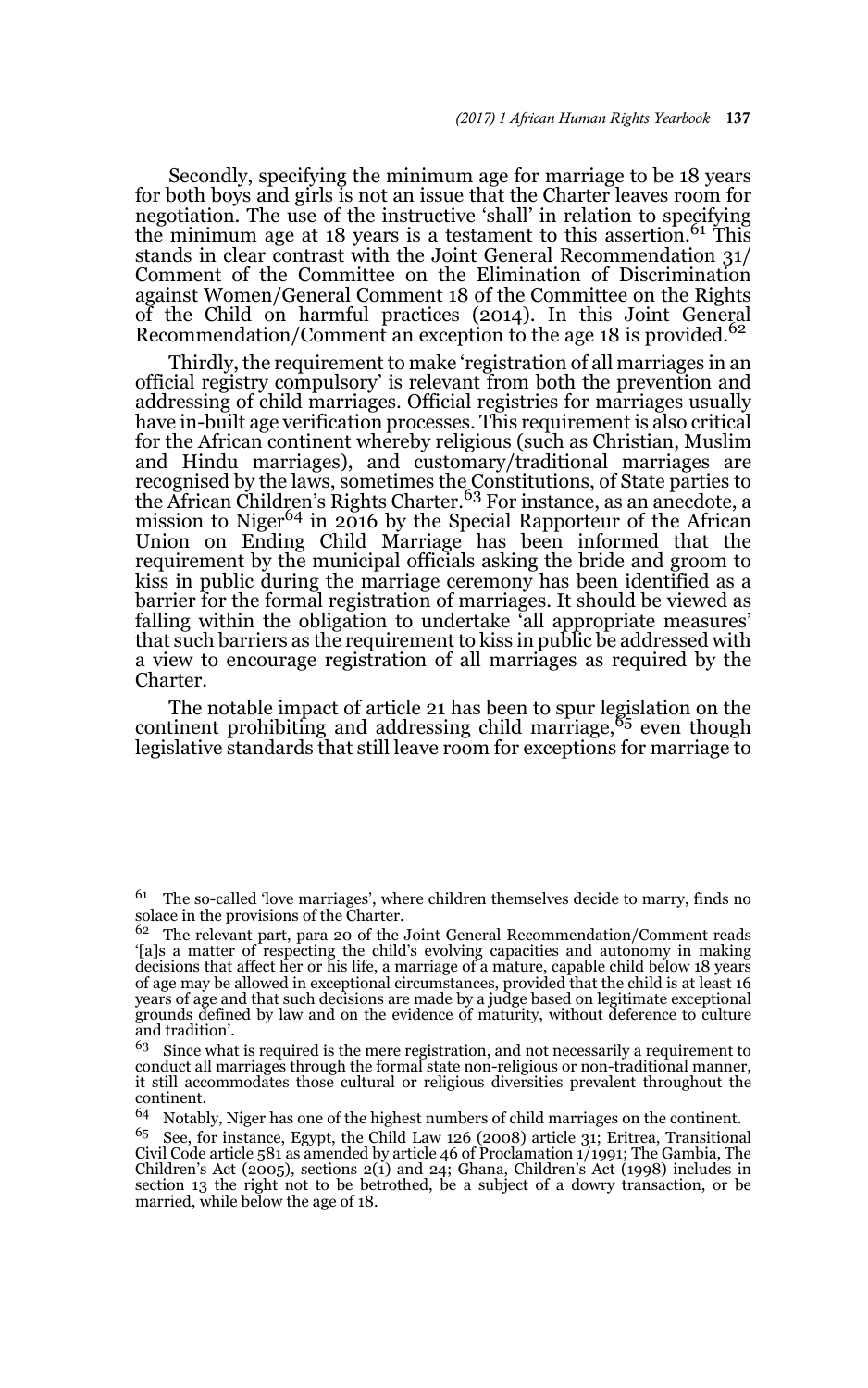be undertaken below the age of 18 remain in some jurisdictions.<sup>66</sup> To assist in addressing these efforts, the African Children's Committee, together with the African Commission, is finalising a Joint General Comment on ending child marriage in Africa. On the basis of the Charter provisions, two significant initiatives of the African Union that are relevant in the context of child marriages have been launched and rely heavily on the relevant provisions of the African Children's Rights Charter. The first one is the African Union Campaign on Accelerated Reduction of Maternal Mortality in Africa. The second one is the AU Campaign on Ending Child Marriage in Africa.

It is also critical to highlight, the extent to which article 21 of the Charter is proving instrumental in court decisions on the African continent. In 2015, in *Mudzuru & Another v The Minister of Justice, Legal and Parliamentary Affairs & 2 Others*, the Constitutional Court of Zimbabwe found child marriage to be a violation of the Zimbabwe Constitution of 2013.67 The Zimbabwean Constitutional Court relied heavily on article 21(2) of the African Children's Rights Charter in declaring that it has 'direct effect', and that section 22 of the Marriages Act,<sup>68</sup> which allows for child marriage is unconstitutional.<sup>69</sup> The High Court of Tanzania also issued a judgment on a similar case, where it declared that sections 13 and 17 of the Law of Marriage  $Act^{70}$  are discriminatory for giving preferential treatment regarding the eligible ages of marriage between girls and boys (which provides for the possibility of girls to marry at the age of 14 with the consent of the court, and at the age of 15 with the consent of their parents) and that they have lost their usefulness and deserve to be declared null and void.<sup>71</sup>

<sup>67</sup> For a review of the case, see J Sloth-Nielsen and K Hove 'Mudzuru & Another v The Minister of Justice, Legal and Parliamentary Affairs & 2 Others: a review' (2015) 15 *African Human Rights Law Journal* 554.

 $66$  Examples include cases in which guardians, a minister, a heads of state/government have the legal authority to consent to marriage of children especially girls in accordance with customary or statutory law. See for instance Guinean Children Code (2008) (Loi L/ 2008/011/AN) article 268; Kenya, The Hindu Marriage and Divorce Act Chapter 157, Revised edition 2008 (1984) article 3(1); and Madagascar, Family Code Law No 2007- 022, 20 (2007) article 3.<br><sup>67</sup> For a review of the a

Chapter 5:11.

<sup>&</sup>lt;sup>69</sup> Sloth-Nielsen and Hove (n 67 above) 561.<br> $^{79}$  Cap 20 B E 2009.

Cap 29 R.E. 2002.

<sup>71</sup> See Girls Not Brides 'High Court judgement in Tanzania rules age of marriage laws discriminatory and unconstitutional' (13 July 2016) available at https:// www.girlsnotbrides.org/high-court-tanzania-child-marriage/; Human Rights Watch 'Tanzania needs to renew commitment to ending child marriage' (11 October 2016) https://www.hrw.org/news/2016/10/11/tanzania-needs-renew-commitment-endingchild-marriage.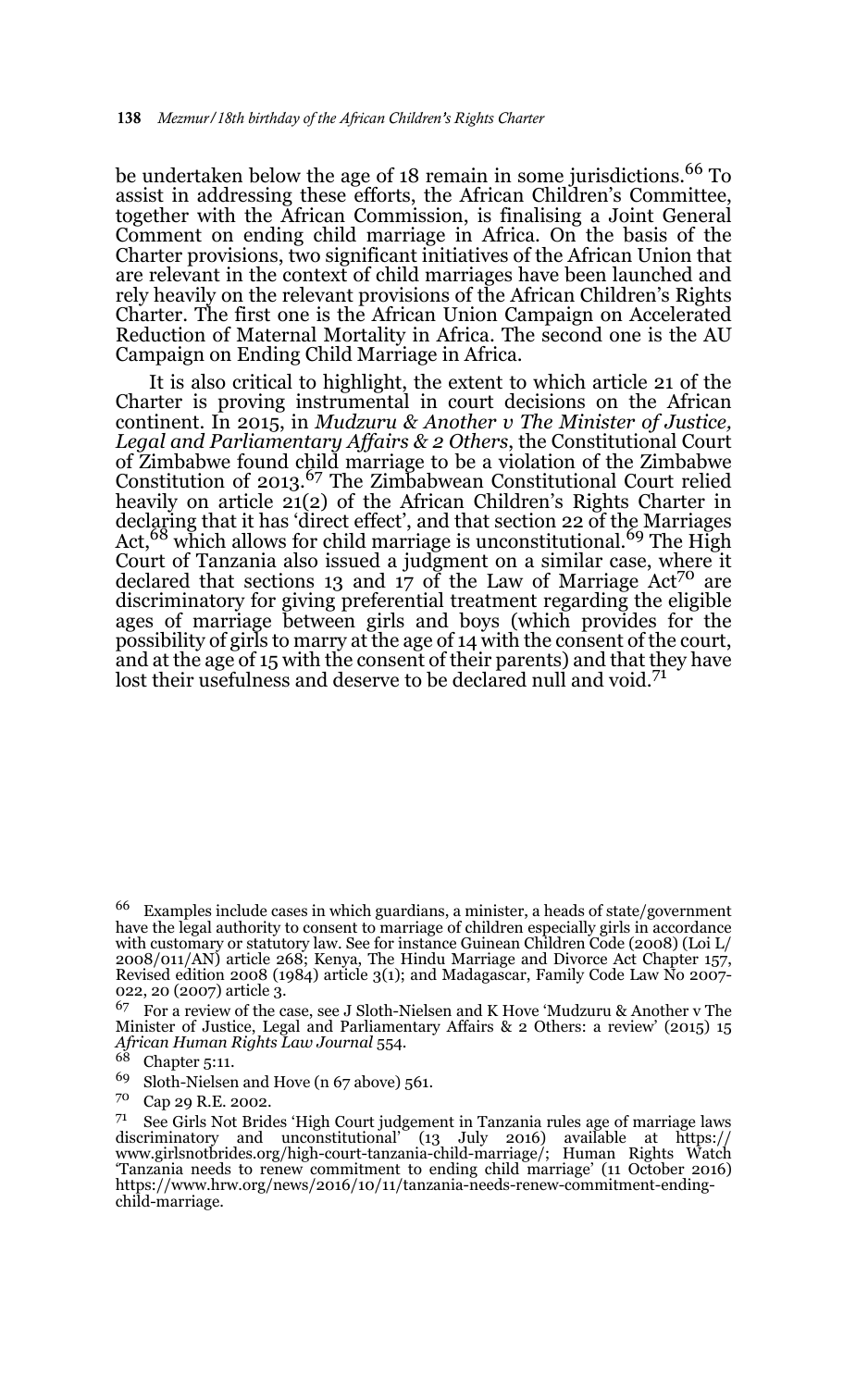#### **4.3 Children and armed conflict**

The impact of armed conflict on children is staggering.72 Aware of the significant importance of the subject of children and armed conflict, the African Children's Committee dedicated its first continental report to this topic.73 In the last decades, the use of child soldiers by both government forces and armed groups in African countries has been witnessed and condemned by the international community.<sup>74</sup>

Among the reasons that required the adoption of the African Children's Rights Charter was the use of children as soldiers and the need to institute a minimum age of 18 for military service.75 Under article 22(2), the African Children's Rights Charter prohibits the recruitment and use of children under  $18$  in both international and internal armed conflicts and requires states to 'take all necessary measures to ensure that no child shall take a direct part in hostilities and refrain in particular, from recruiting any child.' Unlike the CRC and the Optional Protocol, it adopts a 'straight 18' position. Moreover, the rule on the protection and care of children who are affected in armed conflict also applies 'to children in situations of internal armed conflicts, tension and strife'76 has its own appeal.

By adhering to 18, it is not implied that someone by some magic wand on the stroke of a pen turns into a fully competent, mature, wise and autonomous individual upon attaining a certain arbitrarily fixed age.<sup>77</sup> Rather, it is necessary for international law to grant comprehensive protection for all persons under the age of 18 years who are deemed to be in need of protection. Under the African Children's Rights Charter, the obligation that a State undertakes is 'to take all necessary measures to ensure' that no child takes a direct part in

<sup>76</sup> Article 22(3) of the African Children's Rights Charter.

<sup>77</sup> M Gose *The African Charter on the Rights and Welfare of the Child: an assessment of the legal value of its substantive provisions by means of a direct comparison to the Convention on the Rights of the Child* (2002) 28.

<sup>72</sup> See UNICEF *25 Years of the Convention on the Rights of the Child: Is the World a Better Place for Children?* (2014) 9 which highlights that '[a]lthough the number of armed conflicts around the world has decreased from a peak of 52 in 1991 to 33 in 2013,5 the new century has already seen major conflicts in Afghanistan, Iraq and the Syrian Arab Republic, among other countries. In a world in which more than 1.5 billion people are experiencing political and social instability or large-scale criminal violence, there is no climate of peace and certainly no peace dividend'.

<sup>73</sup> African Children's Rights Committee 'Continental Study on the impact of conflict and crises on children in Africa' (2016) available at http://www.acerwc.org/download/ continental-study-on-armed-conflict-and-crises-on-children/?wpdmdl=10007 (accessed 10 October 2017).

<sup>74</sup> For example, the UN Security Council (UNSC) passed a number of resolutions condemning the use of child soldiers. These include resolution no. 1261 (1999), 1314 (2000) and 1539 (2004).

<sup>75</sup> L Muthoga 'Introducing the African Charter on the Rights and Welfare of the Child and the Convention on the Rights of the Child' (paper delivered at the International Conference on the Rights of the Child, Community Law Centre, University of the Western Cape, 1992) as cited in F Viljoen 'The African Charter on the Rights and Welfare of the Child' (2000) in CJ Davel (ed) *Introduction to child law in South Africa* 219.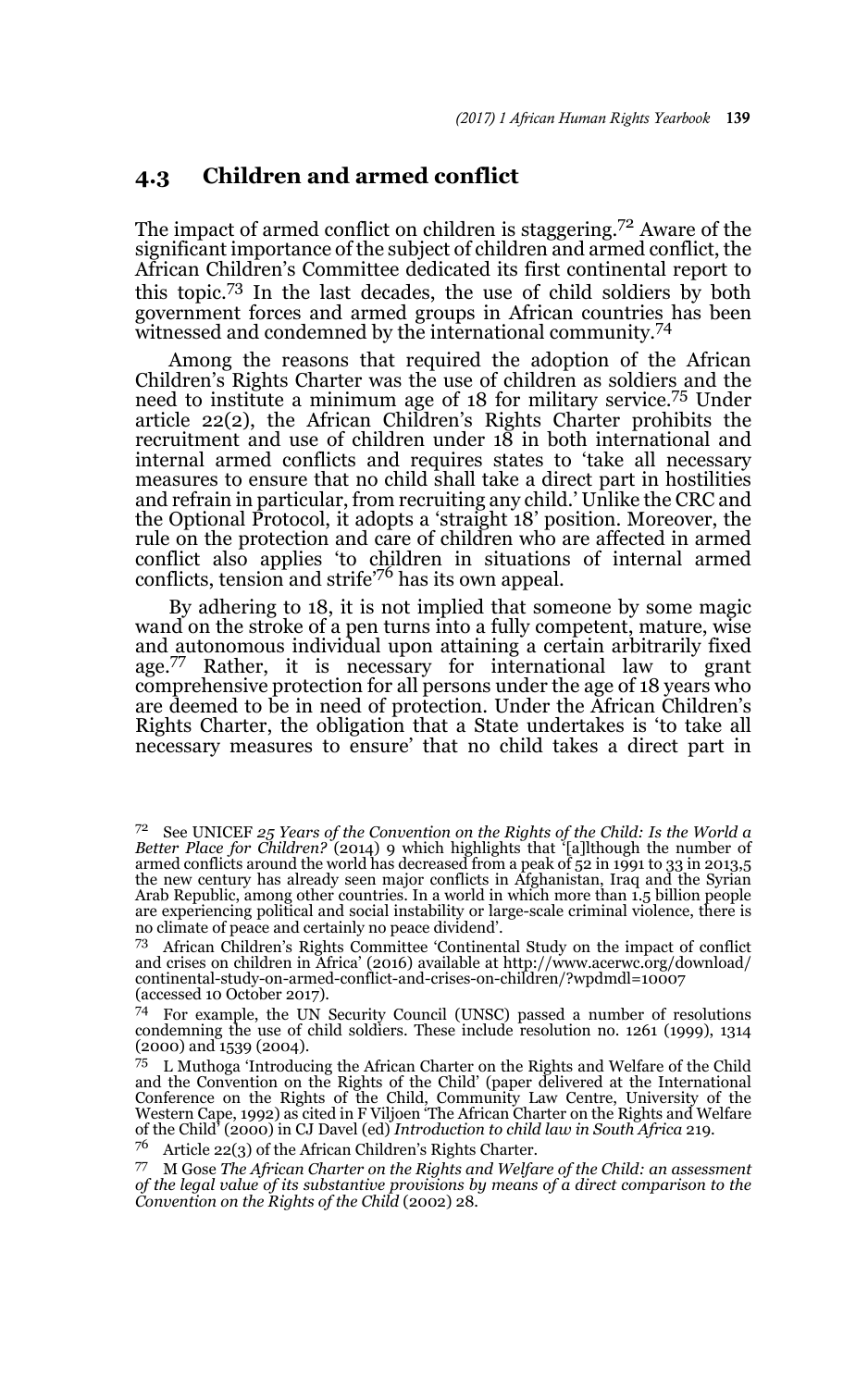hostilities and refrain in particular, from recruiting any child.78 This should also cover children who are involved in non-combatant status but in the meantime are at the risk of real danger.

While the reference 'constitutional processes' in article 1 of the Charter is not interpreted by the African Committee to mean an obligation to constitutionalise the provisions of the Charter, constitutionalisation of children's rights is often welcome. In this respect, in Central African Republic, the 1994 Constitution and in<br>Burundi the February 2005 Constitution<sup>79</sup> provide the age of 18 as minimum age to join armed forces. Subsidiary legislation setting a<br>minimum age for military service at 18 is also in abundance.<sup>80</sup> However, out of about 50 States globally (mostly in the north $^{81}$ ) that allow under-18s to join the armed forces of a State,  $8<sup>2</sup>$  some are African countries.<sup>83</sup>

Despite some of the progress, according to the Special Representative of the Secretary General on Children and Armed Conflict (SRSG), the current state of affairs in relation to children and armed conflict still leaves much to be desired. According to the SRSG, as at 2016, there were about 59 parties to a conflict at the global level involved in 14 countries that are listed in the SRSG's report's annexes.<sup>84</sup>

In Madagascar, by way of example, the minimum age of recruitment for national service has been raised to 18 years by Act No. 2005-037 of 20 February 2006. In<br>Zimbabwe, in terms of the National Service Act [Chapter 11:08] persons can volunteer to<br>join the army only at the age of 18 years. In Malawi, force in September 2004, replacing the earlier Army Act, which removed any possibility<br>of under-18s serving in the Defence Force (previously the Malawi Army). The Act<br>provided that the Defence Force had three components: t Defence Force reserve and the militia. In Algeria, while the age for voluntary recruitment is unclear, the National Service Code makes explicit reference that the age for conscription into the regular armed forces is set at 19 years of age. In Angola, under Law 1/93, military service was compulsory for all men aged between 20 and 45, and voluntary recruitment is set at 18 years of age. The Botswana Defence Force Act of 1977 provided that recruitment to the armed forces was on a voluntary basis and that recruits had to appear to be 18. In Comoros military recruitment is governed by law No. 97- 06(AF), which provides that the minimum age for entrance into the armed forces is 18. In Burkina Faso Decree No. 2000- 374/PRES/PM/DEF of 1 September 2000 allowed for recruitment from the age of 18, provided that the recruit was unmarried and enjoying full civic rights.

 $81$  US, and the UK, as well as some countries in Eastern Europe and Asia.

<sup>82</sup> Child Soldiers International 'The Issue' (2016) available at https://www.childsoldiers.org/where-are-there-child-soldiers (accessed 10 October 2017).

<sup>83</sup> For instance, Seychelles, despite being a State party to the African Children's Rights Charter still maintains the possibility of under 18s being recruited into the armed forces as its Defence Act does not explicitly prohibit the enlistment of any person under the age of 18 years. In fact, it explicitly allows for the possibility for under 18s to join its armed forces on a voluntary basis. In Cape Verde, in accordance with Article 31 of Legislative Decree No. 6/93 of 24 May 1993, the minimum age for special voluntary recruitment into the Cape Verdean armed forces is 17 years. In Chad-the 1992 General Statute of the Army provided that a person under the age of 18 could be enrolled with the consent of a parent or guardian.

 $84$  SRSG CAAC '20 years of the children and armed conflict mandate' (August 2016) available at https://childrenandarmedconflict.un.org/wp-content/uploads/2016/08/ Children-in-Conflict\_WEB.pdf 5 (accessed 10 October 2017).

<sup>&</sup>lt;sup>78</sup> Article 22(2) of African Children's Rights Charter.<br> $^{79}$  Article 45 of the African Children's Rights Charter.

<sup>79</sup> Article 45 of the African Children's Rights Charter.<br> $\frac{80}{n}$  In Madagascar, by way of example, the minimum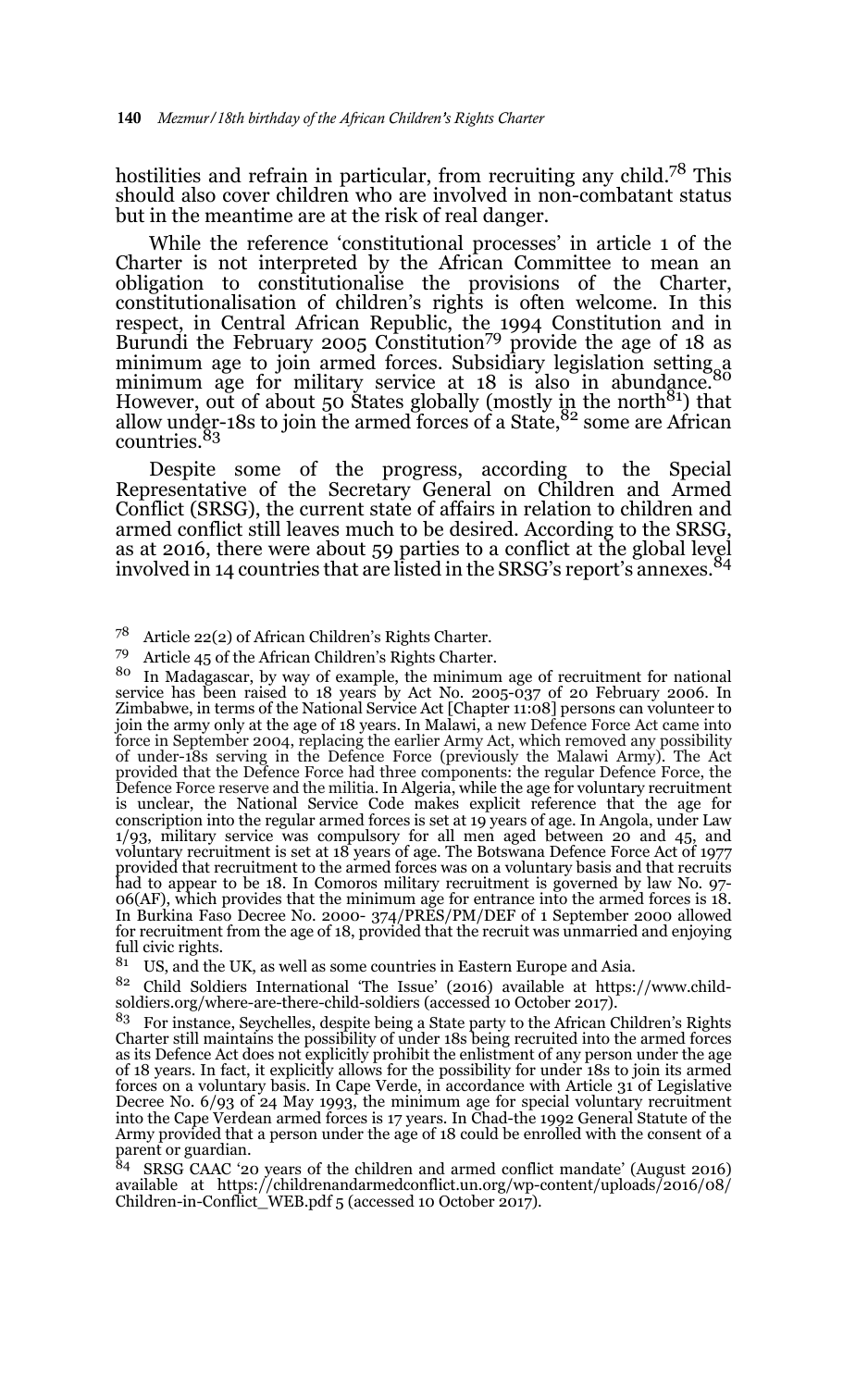Out of the 59 parties, while the largest majority are non-State armed<br>groups, eight are government forces.<sup>85</sup> Out of this, 5 were Africa States namely Central African Republic, Mali, Somalia, South Sudan, and Sudan.86 In 2017, Central African Republic was delisted.

The African countries where armed groups recruit children below the age of 18 are the Central African Republic, the Democratic Republic of Congo, Mali, Nigeria, Somalia, South Sudan, and Sudan.87 There seems to be a correlation between the recruitment of children by armed forces and by armed groups. The SRSG also indicates that the abductions of children in the context of armed conflict is a continuing problem in Africa, and in fact increasing in few contexts, particularly by the Lord's Resistance Army (LRA), *Al-Shabaab*, *Boko Haram*, and Islamic State in Iraq and the Levant (ISIL).

There are a number of issues that the interpretation of the African Children's Rights Charter by the African Committee can add value to the promotion and protection of the rights of children in the context of armed conflict. For instance, the arrest and detention, and in some instances torture and ill treatment of children that are accused of association with terrorist organisations or terrorist activities, needs closer scrutiny if the enjoyment of the rights in the Charter are to be realised by all. Prevention detention, used under the guise of protecting children from joining terrorist organisations such as *Boko Haram*, and ISIL has lead to arrests of children in Cameroon, Nigeria and Libya.<sup>89</sup> The use of children for suicide bombing has been flagged as one of the issues in need of attention especially in the context of *Boko Haram* and *Al-Shabaab* activities. For instance, it has been reported that there has been an increase of suicide bombings carried out by children in Cameroon and Nigeria in the context of the *Boko Haram* violence.90

Another issue worthy of exploration relates to the denial of humanitarian access, including its use as a weapon of war and its relationship with children's rights. Activities of this nature have reportedly increased, for instance, in the context of the conflict in South Sudan. $91$  It begs the question how the provisions of the Charter, especially articles 22 and 5, as well as relevant standards from

 $\begin{array}{c} 85 \\ 86 \end{array}$  As above.

 $\frac{86}{87}$  As above.

<sup>87</sup> Child Soldiers International (n 82 above).

88 SRSG CAAC 'Annual report of the Secretary General on children and armed conflict' (20 April 2016) (A/70/836–S/2016/360) available at http://www.un.org/ga/search/ view\_doc.asp?symbol=s/2016/360&referer=/english/&Lang=E para 9 (accessed 10 October 2017).

<sup>89</sup> Child Soldiers International 'Submission to the 75th Pre-session of the UN Committee on the Rights of the Child: Cameroon' (August 2016) available at https:// www.child-soldiers.org/Handlers/Download.ashx?IDMF=19c99637-7122-4356-927e-4748db4d617f (accessed 10 October 2017).

<sup>90</sup> UNICEF, 'Nigeria regional conflict: 10-fold increase in number of children used in 'suicide' attacks', 12 April 2016, available at http://www.unicef.org/media/media\_ 90827.html (accessed 10 October 2017).

91 SRSG CAAC 'Annual report of the Secretary General on children and armed conflict' (24 August 2017) (A/72/361–S/2017/821) available at http://www.un.org/ga/search/ view\_doc.asp?symbol=S/2017/821 para 152 (accessed 10 October 2017).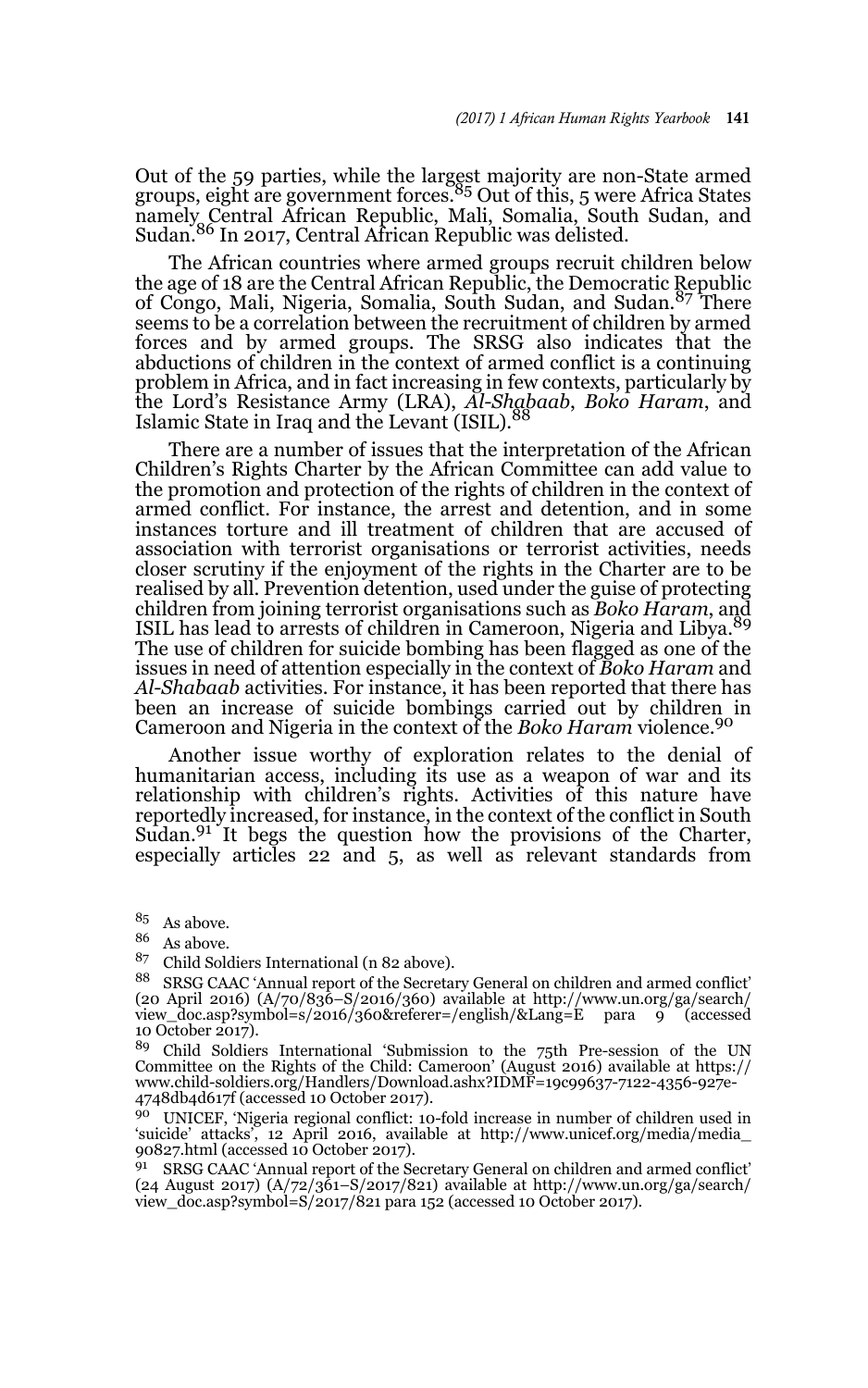international humanitarian law, should be interpreted and applied. Moreover, the relative success or lack thereof of the Charter can also be measured by the extent to which its provisions and their interpretation have an impact on non-state armed groups, and are also applied in instances of extraterritoriality including sexual exploitation and abuse by peacekeepers. Other areas in need of further interpretative guidance include the relevance of the provisions of the Charter in reducing the impact of violent extremism on children, children displaced by armed conflict, and attacks on schools and hospitals. It is important that the work of the African Children's Committee address these issues in the foreseeable future.

# **5 THE AFRICAN COMMITTEE OF EXPERTS ON THE RIGHTS AND WELFARE OF THE CHILD**

The African Children's Rights Charter established the African Committee with the mandate to promote and protect the rights established by the Charter.92 The African Children's Rights Committee has the power to consider State party reports as well as individual and inter-state communications, which presumably gives additional teeth to its provisions.93

### **5.1 State party reporting**

One of the central obligations of State parties under the African Children's Rights Charter is to submit initial and periodic reports.<sup>94</sup> Part of the core businesses of the African Committee is to consider such reports and provide Concluding Observations. While initial reports are due two years after the entry into force of the Charter for the State party concerned, $\frac{95}{2}$  and periodic reports are due every three years thereafter,  $96$  the Committee considered its first reports only in 2008. $97$ 

Despite such a slow start, the reporting process has garnered some traction. As a result of the momentum, in 2014, the Committee held its first extraordinary session dedicated for the consideration of State party reports. To date, the number of States that have reported has increased to 36. In fact, six countries have reported twice,  $98$  and Burkina Faso stands out as the only State that has reported three times.

- <sup>92</sup> Article 32 of the African Children's Rights Charter.
- <sup>93</sup> Articles 44 and 45 of the African Children's Rights Charter.
- <sup>94</sup> Article 44(1)(a) of the African Children's Rights Charter.

- $96$  Article 44(1)(b) of the African Children's Rights Charter.
- 97 The initial reports of Egypt and Nigeria.
- <sup>98</sup> Cameroon, Kenya, Nigeria, Rwanda, South Africa and Tanzania.

<sup>95</sup> As above.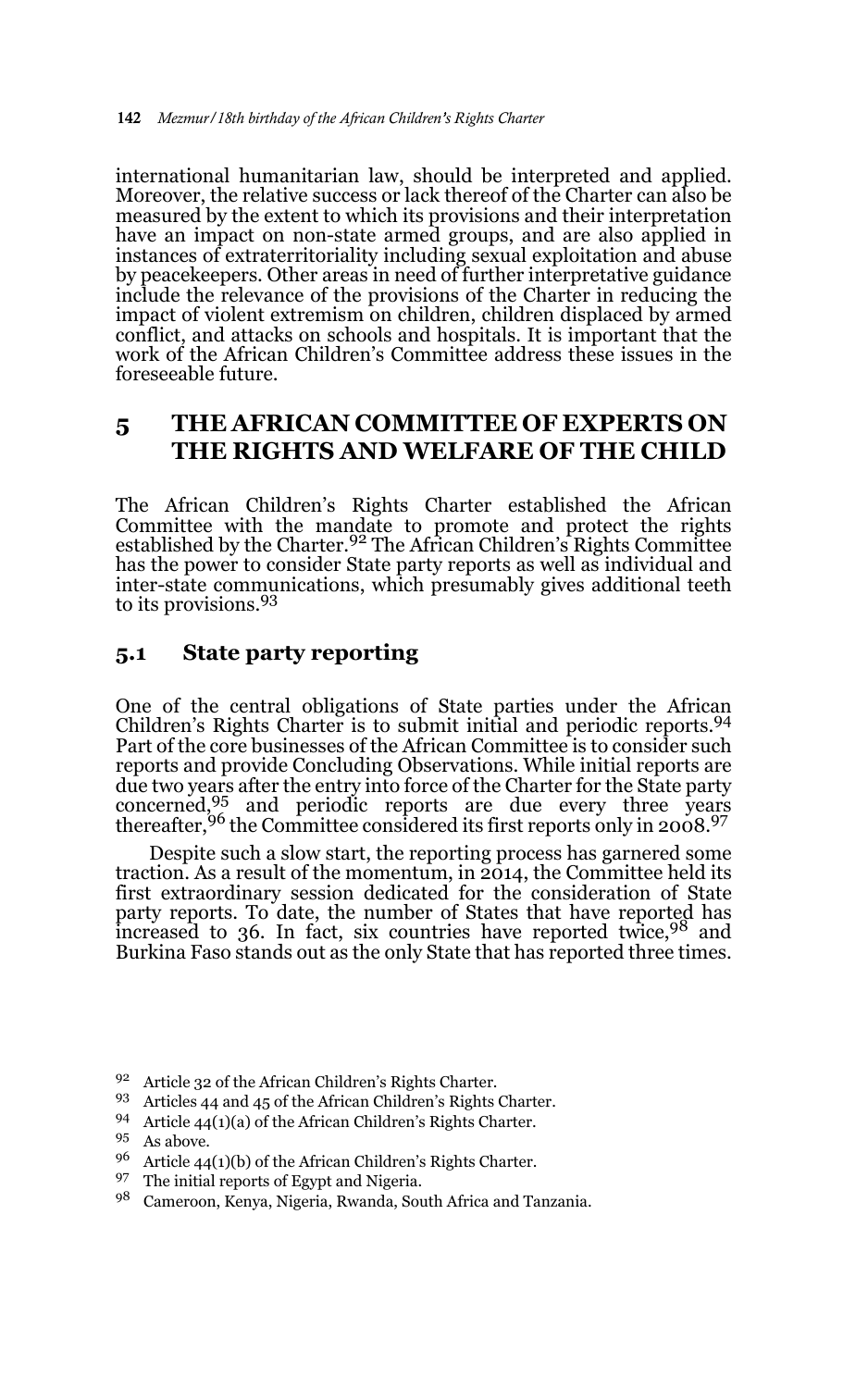There still remain 11 State parties with overdue reports,99 and Central African Republic's initial report will be due in August 2018.

While the Rules of Procedures of the Committee make provision for the consideration of the situation of children's rights in a State party in the absence of a State party report, the Committee seems to have preferred not to invoke such a rule but rather engage and support State parties to report. Such an approach is reflected in the most recent AU Executive Council report, in which it asked the Committee to continue to support the efforts of State parties that have not reported to enable them to report.<sup>100</sup>

To date, the great majority of reports submitted by States are of good quality and the engagement during the constructive dialogue has often been composed of high level and multi-sectoral members of delegation. The submission of complementary reports by CSOs has also informed both the dialogue as well as the contents of concluding observations. What is in need of further improvement include an engagement with national human rights institutions around reporting and follow up, consolidation of the method and process of the follow up to implementation of Concluding Observations conducted by the Committee, as well as the extent to which the recommendations contained in concluding observations are focused, actionable, and to a certain extent prioritised.101 While the Committee has already undertaken measures to reduce the reporting fatigue by States,<sup>102</sup> it would also be worthwhile to explore the advantages and disadvantages of aligning the timing for periodic reports from every three years to every five years.

#### **5.2 Individual complaints and investigative missions**

Probably by design, the first three individual complaints decided on their merits by the African Committee have focused on issues on which the African Children's Rights Charter has added normative value.<sup>103</sup>

<sup>99</sup> Botswana, Burundi, Cape Verde, Djibouti, Equatorial Guinea, Gambia, Guinea Bissau, Mauritius, Seychelles, Swaziland, and Zambia. In 2014, the Executive Council of the AU '[w]elcomed the Committees campaign on the Universal Ratification of and Reporting on the implementation of the African Charter on the Rights and Welfare of the Child which builds towards the 25th Anniversary of the adoption of the Charter in 2015 and URGES the 7 Member States who have not yet ratified the Charter, to expedite their ratification process for possible completion on or before the end of 2015'. See EX.CL/ Dec.843(XXV) Decision on the Report of the African Committee of experts on the Rights and Welfare of the Child – Doc. EX.CL/858(XXV) para 3.

<sup>&</sup>lt;sup>100</sup> EX.CL/Dec.977 (XXXI) Decision on the Report of the African Committee of Experts<br>on the Rights and Welfare of the Child Doc.EX.CL/1033(XXXI) (2017).

<sup>&</sup>lt;sup>101</sup> 'Prioritization' does not mean making a hierarchy between rights, but rather identifying and labeling few recommendations as in need of urgent attention.

 $102$  Such as indicating in its guidelines for reporting that States that have submitted a report to the CRC Committee, can use the elements of the same report and submit to the African Committee by highlighting the specificities of the African Children's Rights Charter.

<sup>103</sup> Table of cases available at http://www.acerwc.org/communications/table-ofcommunications/ (accessed 10 October 2017).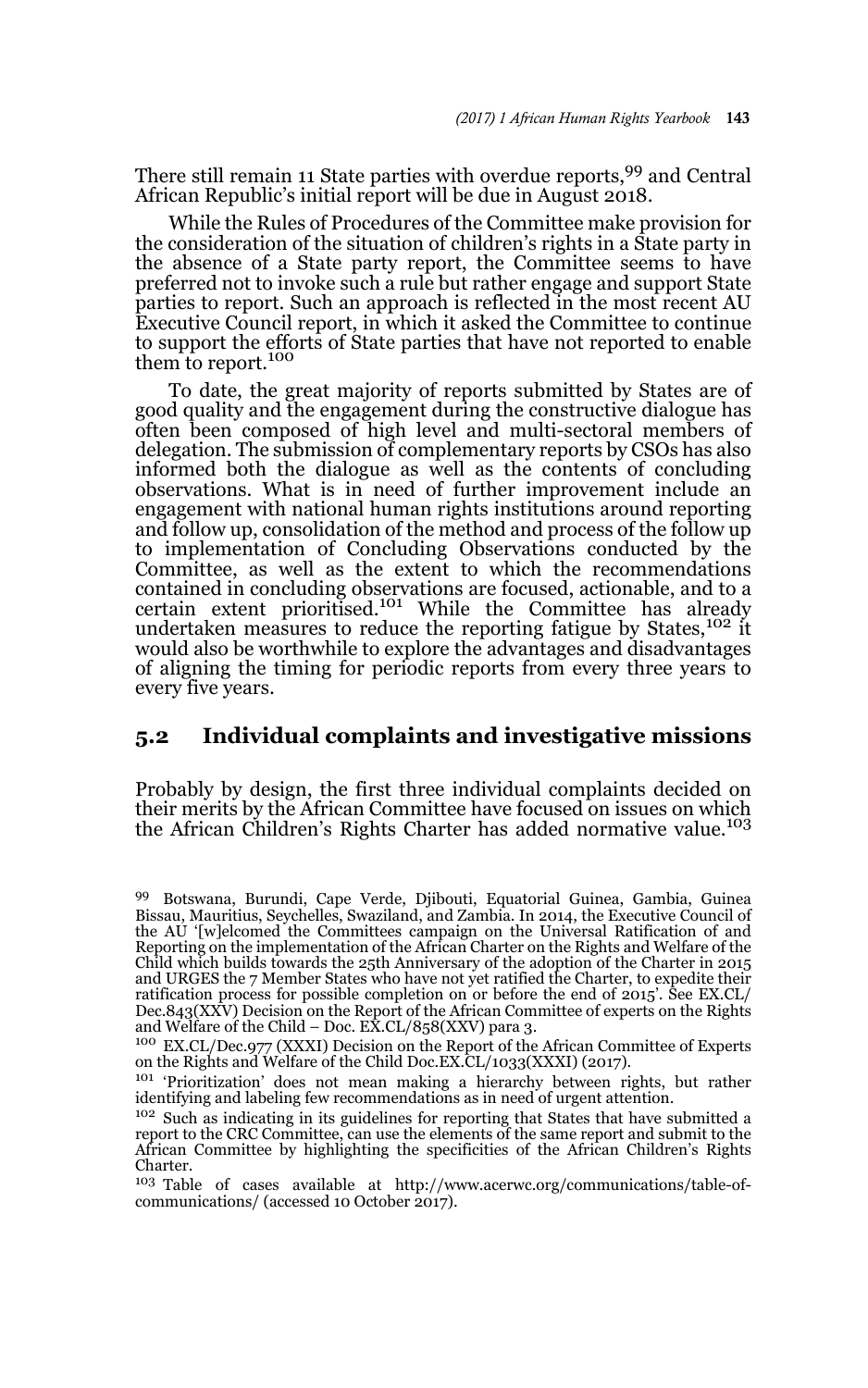The first communication decided on its merits, *Institute for Human Rights and Development in Africa (IHRDA) and Open Society Justice Initiative on behalf of Children of Nubian descent in Kenya v Kenya,*<sup>104</sup> dealt with the question of the right of the child to acquire a nationality and not be discriminated against in accessing services on the basis of nationality.105 The second communication, *Hansungule and others (on behalf of children in Northern Uganda) v Uganda*<sup>106</sup> revolved around the obligation of the Ugandan government to protect children in armed conflict, and in particular, not to recruit or use persons below the age of 18 in armed conflict in line with article 22 of the Charter. The third communication decided on its merits is *The Centre for Human Rights (University of Pretoria) and La Recontre Africaine sur la Defense des Droits de l'Homme (Senegal) v Senegal,*<sup>107</sup> finding the Senegalese government in violation of protecting children, in particular against enforced begging by religious teachers (*Marabouts)*.

All these three cases evidence the argument that the individual complaints mechanism under the African Children's Rights Charter holds a very strong potential to protect children in Africa. All the communications involve an unidentified number of children, thereby highlighting the Committee's flexibility to entertain individual complaints even when the alleged victims are not individually identified. The African Children's Committee has also invoked the principle of the best interests of the child not only as a substantive right, but also as a principle that should inform procedure. For instance, in the *Children of Nubian descent in Kenya* case, the fact that the government of Kenya did not appear before the Committee on a number of occasions was perceived to go against the principle of children's best interests, and was used as a ground to continue with the proceedings in the absence of the State party. Where appropriate and possible, child participation has also informed the process for these communications. Also, all three communications have benefitted from *in situ* investigation or implementation follow-up by the Committee. The cases against Kenya and Senegal were moreover made a subject of implementation hearings with government representatives during the Committee's 29th Ordinary Session in April/May 2017 in Maseru, Lesotho. Because of the 'precedent' setting nature of these cases, African countries that might have similar issues within their jurisdictions can learn more on their obligations to undertake legislative and other measures from these decisions.

<sup>104</sup> No. 1/Com/1/2005 (*Children of Nubian descent in Kenya).* Full text of decision available at https://www.opensocietyfoundations.org/sites/default/files/ACERWC-nubian-minors-decision-20110322.pdf (accessed 30 October 2017).

<sup>105</sup> The children in the *Children of Nubian descent in Kenya* case are qualified to be Kenyan citizens and were found to be deprived of their rights in articles 3 (non discrimination), 6 (name and nationality), 11 (education), and 14 (health and health services) of the Charter.

<sup>106</sup> No. 2/Com/002/2009. Full text of decision available at http://www.chr.up.ac.za/ images/files/news/press/DSA-ACE-64-1038.15.pdf (accessed 30 October 2017).

<sup>107</sup> No. 3/Com/001/2012. Full text of decision available at http://www.chr.up.ac.za/ images/files/news/press/DSA-ACE-64-1047.15\_2\_3.pdf (accessed 30 October 2017).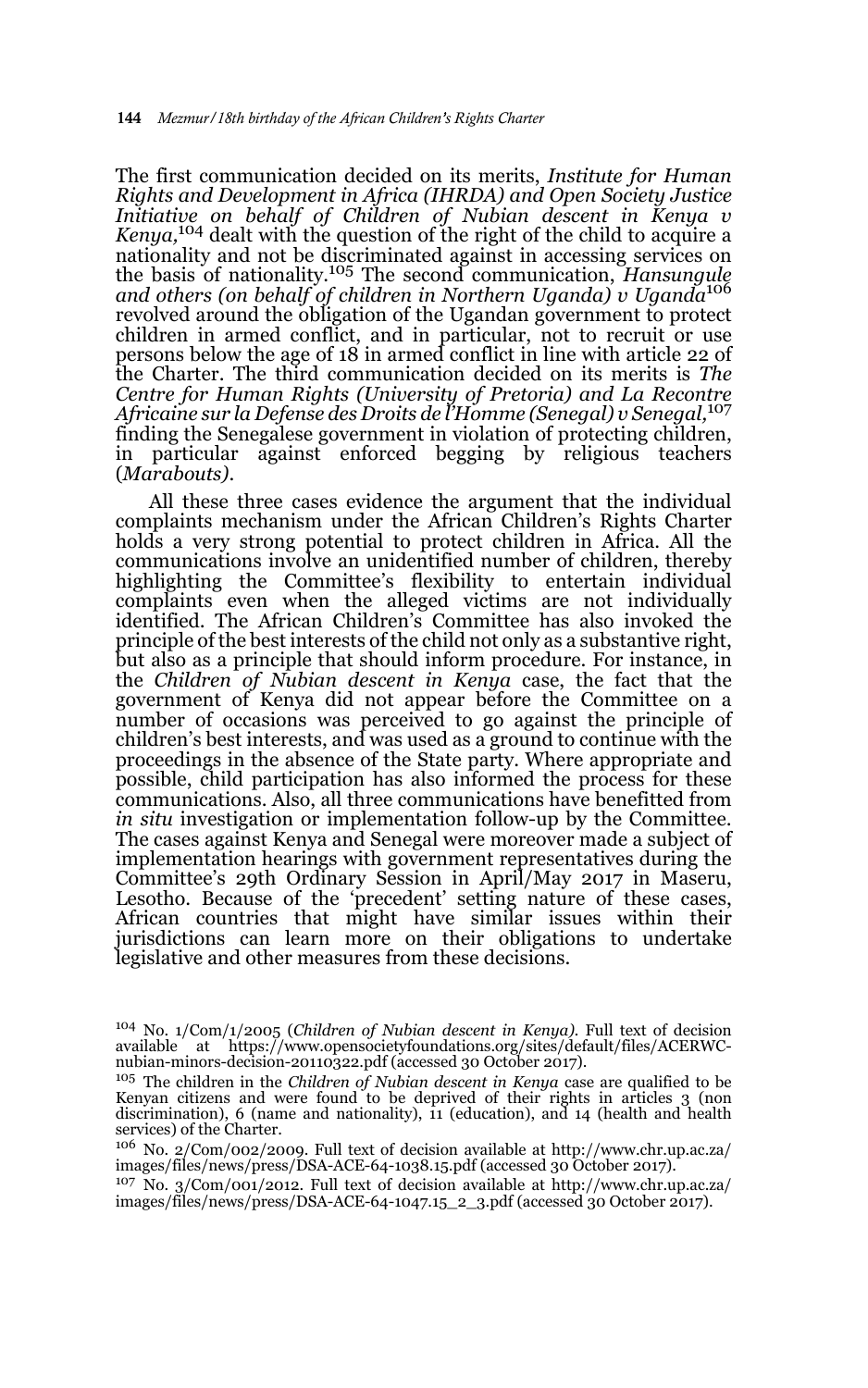Two more recent communications titled *Dalia Lofty on behalf of Ahmed Bassiouny v Arab Republic of Egypt*108 as well as *Dalia Lofty on behalf of Emad v Arab Republic of Egypt* have also been finalised by the Committee. Both of these communications dealt with the right to liberty and protection from violence, and were declared inadmissible. As discussed above,<sup>109</sup> while Egypt has entered reservations on article 44 of the Charter, the Committee found such reservations as incompatible with the object and purpose of the Charter,<sup>110</sup> thereby considering itself as having the mandate to consider the two communications.

As indicated in the Committee's website,<sup>111</sup> there are at least four more communications that are currently pending before the Committee, covering a wide range of child rights issues. The *African Centre of Justice and Peace Studies (ACJPS) and Peoples' Legal Aid Centre (PLACE)* v *Sudan*112 deals with issues related to the right to acquire a nationality and non-discrimination. The *Minority Rights Group International and SOS-Esclaves on behalf of Said Ould Salem and Yarg Ould Salem v Mauritania*113 raises important questions related to contemporary forms of slavery, while the *Institute for Human Rights and Development in Africa and Finders Group Initiative on behalf of TFA (a minor) v Cameroon*<sup>114</sup> revolves around issues such as access to justice and right of appeal in a criminal case involving sexual abuse of a child. Another communication, *Etoungou Nko'o on behalf of Mr and Mrs Elogo Menye and Rev Daniel Ezo'o Ayo v Cameroon,*115 tests the limit of the scope of application of the Charter in relation to alleged violations of children's rights committed once the children have died.

The African Committee has also concluded its first amicable settlement. In October 2014, the Committee received a communication *Institute for Human Rights and Development in Africa (IHRDA) v Malawi*. 116 The complainant submitted that the Constitution of Malawi, which provides in section 23(5) that 'for the purposes of this section, children shall be persons under sixteen years of age' constituted a violation of article 2 of the African Children's Rights Charter that defines a child as a person below the age of 18.117 The African Children's Committee declared the communication admissible.

- <sup>112</sup> No. 5/Com/001/2015.
- <sup>113</sup> No. 7/Com/003/2015.
- <sup>114</sup> No. 6/Com/002/2015.
- <sup>115</sup> No. 10/Com/003/2016.
- <sup>116</sup> No. 4/Com/001/2014.

<sup>108</sup> No. 8/Com/001/2016.

<sup>&</sup>lt;sup>109</sup> See sec 3 above.

<sup>110</sup> Available at http://www.acerwc.org/download/ruling-on-admissibility-of-communi cation-no-0080022016/?wpdmdl=10222 (accessed 30 October 2017).

<sup>111</sup> Available at http://www.acerwc.org/communications/table-of-communications/  $(\text{accessed 13 October } 2017).$ 

<sup>&</sup>lt;sup>117</sup> The Constitutional provision was also not aligned with other subsidiary legislation, such as the Marriage, Divorce and Family Relations Law that increased the minimum age of marriage from 15 to 18 years.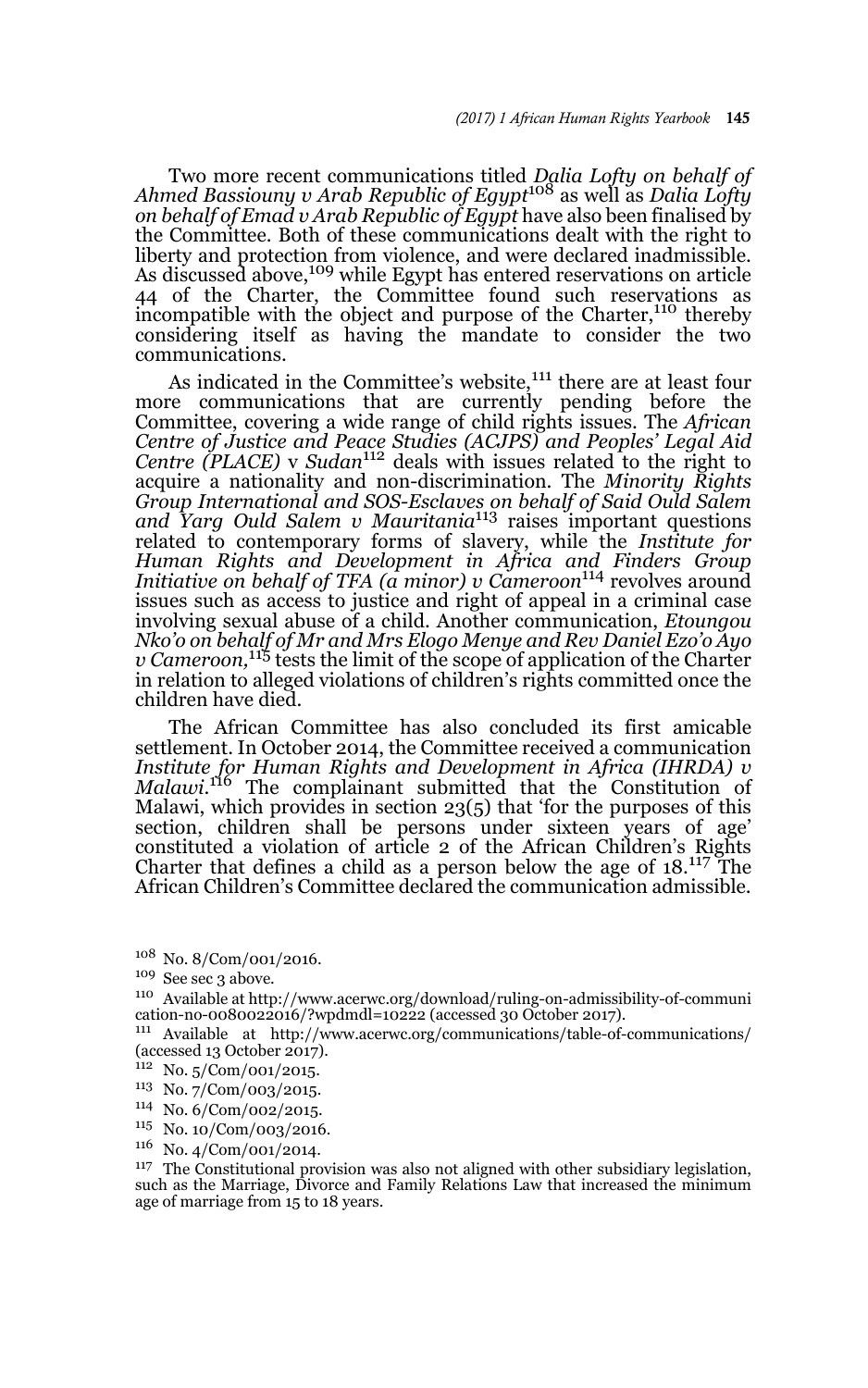However, before proceeding on the merits, the Committee was approached by the two parties indicating that they would like to resort to an amicable settlement. Such a process is allowed by the Revised Communications Guidelines,118 provided that the request is made before the Committee makes a decision on the merits of a communication.<sup>119</sup>

As part of the amicable settlement, the government of Malawi agreed to undertake efforts to amend its constitutional provision with a view to comply with article 2 of the African Children's Rights Charter by 31 December 2018.<sup>120</sup> In the interim, and while the amendment of the constitutional provision is underway, the government also agreed to undertake all possible and administrative measures to ensure that all persons below the age of 18 in the State party enjoy the right in the Charter.121 With a view to ensure follow up, it was also agreed that the Government would submit periodic reports on the developments related to the implementation of the said agreement.

 Fortunately, in February 2017, the government of Malawi amended its Constitution to raise the age for a definition of a child to 18 years.<sup>122</sup> An overwhelming number of parliamentarians – reportedly 131-2 in favour — voted supporting such an amendment.<sup>123</sup> Indeed this amicable settlement sets a very positive precedent in that parties to a communication make use of the good offices of the Committee, and implement agreed upon settlement in good faith. While a number of advocacy efforts by stakeholders have contributed to the amendment of the Constitution of Malawi, it is not far-fetched to argue that the amicable settlement agreed upon within the framework of the African Children's Rights Charter has lend significant positive pressure, and urgency, to convince parliamentarians, and complete the amendment process within a reasonable period of time.

In terms of article 45(1) of the Charter, the Committee may use any appropriate method to investigate any matter covered by the Charter, and to investigate measures taken by State parties to implement the

<sup>118</sup> Section XIII of the Revised Guidelines on the Consideration of Communications.

<sup>119</sup> Therefore, during the 28th Ordinary Session in October 2016, the Committee offered its good offices to facilitate a discussion between the two parties on the terms for an amicable settlement. The amicable settlement was reached under the auspices of the African Children's Committee, as provided for in sec XIII (2) of the Revised Communication Guidelines.

<sup>120</sup> M Yadessa 'Malawi amends its constitution to comply with article 2 of the Charter' (April 2017) 1 *ACERWC Tribune* 11.

 $121$  As above.

<sup>122</sup> See, Human Rights Watch 'Malawi amends Constitution to remove child marriage loophole' (23 February 2017) available at https://www.hrw.org/news/2017/02/23/ malawi-amends-constitution-remove-child-marriage-loophole (accessed 14 October 2017); UN Women 'Malawi parliament adopts amendment to end child marriage' (22 February 2017) available at http://www.unwomen.org/en/news/stories/2017/2/ news-malawi-parliament-adopts-amendment-to-end-child-marriage (accessed 13 October 2017); The Nation 'Constitutional amendment on cards' (by F Namangale) 27 November 2016 available at http://mwnation.com/constitutional-amendment-oncards/ (accessed 13 October 2017).

<sup>123</sup> Yadessa (n 120 above). Such an amendment of the Constitution is reported to be the second since 1995.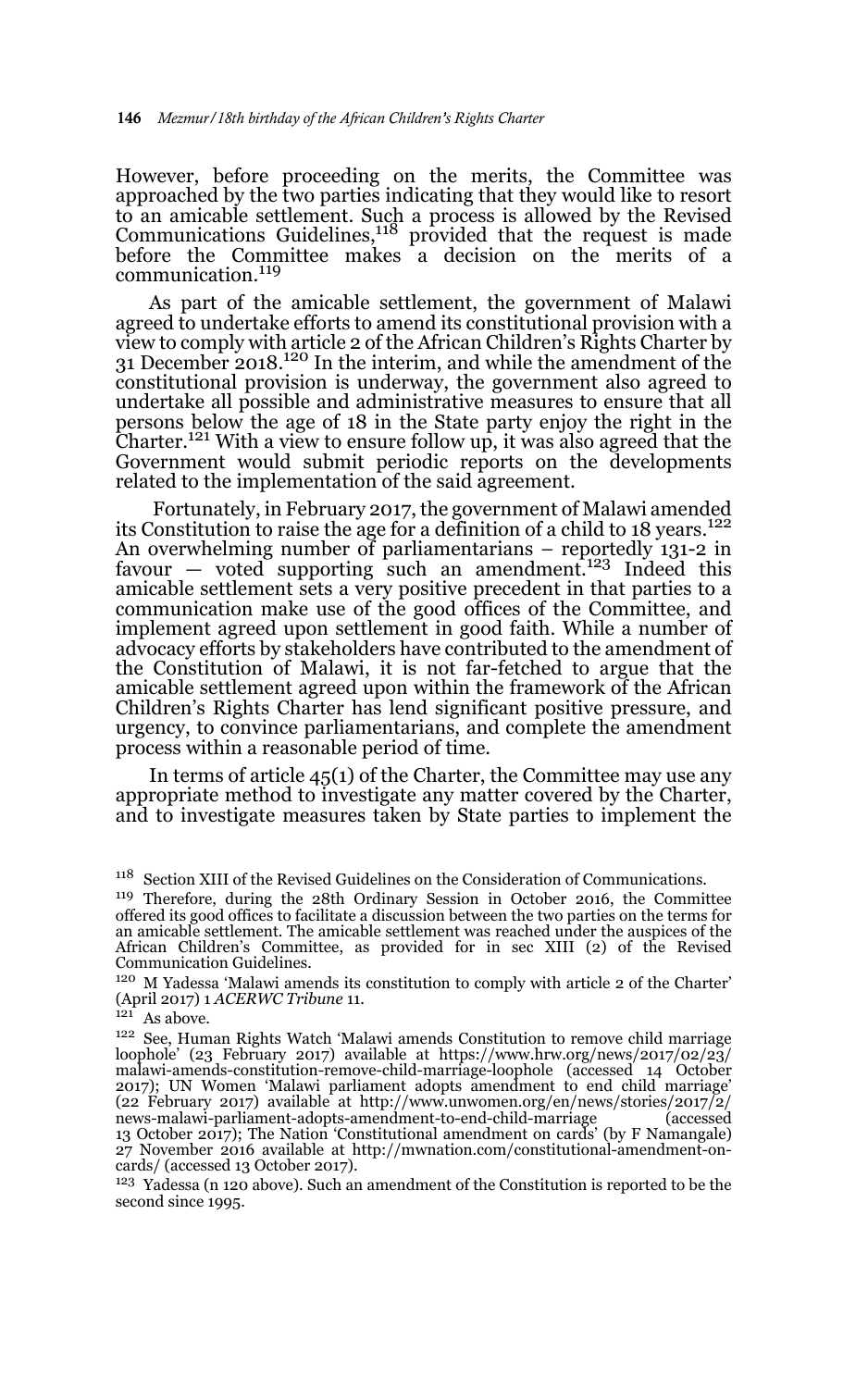Charter. Investigative missions enable the Committee to directly gather information relevant for monitoring the implementation or violation of the Charter by States parties.<sup>124</sup>

The experience of the Committee in relation to investigative missions, while limited, still holds a lot of potential. The investigative mission undertaken to Tanzania on the situation of children with albinism in temporary holding shelters, the opportunity to engage with stakeholders, in particular government officials, and the report emanating from the mission has been central for advocacy.125 This investigative mission was requested by a civil society organisation, Under the Same Sun, and supported by other stakeholders in Tanzania and beyond, further underscoring the important role played by CSOs,<br>UN agencies and national human rights institutions. Other agencies and national human rights institutions. Other promotional/investigative missions undertaken to South Sudan (2014) and Central African Republic (2014), two non-state parties to the Charter at the time of the mission, further consolidate the positive impact this mandate can contribute as well as the positive willingness of African countries to engage with the Committee.

#### **6 CONCLUDING REMARKS**

Even before it came into force, and as early as 1995, the African Children's Rights Charter has been called 'the most progressive of the treaties on the rights of the child'.126 As the Charter transitions from 'childhood' to 'adulthood' and turns 18 in November 2017, there are indications that its theoretical added value also has had some positive impact on the lived realities of children on the African continent. Indeed, it is befitting that the African Committee has interpreted 'welfare' in the title of the African Children's Rights Charter to mean that, while the recognition of the rights contained in the Charter is an obligation of State parties, and a starting point, such recognitions should lead to the enjoyment of rights and the wellbeing of children.

An assessment of the Charter's 18 years of operation can be juxtaposed with that of the impact of the CRC which has been in existence for 27 years. In 2014, in the context of the 25th anniversary of the CRC, UNICEF posed the question 'Does a child born today have better prospects in life than one who was born in  $1989$ ?<sup>',127</sup> and provided a verdict by saying 'yes, but not every child'.<sup>128</sup> The same can be said of the Charter. While a number of children are thriving as a result of its implementation, there still remain those that continue to be

<sup>124</sup> Apart from article 45 of the Charter, investigative missions are governed by the Guidelines on the Conduct of Investigations by the ACERWC (the Investigation Guidelines).

<sup>&</sup>lt;sup>125</sup> The report is available at http://www.acerwc.org/download/report-on-theinvestigation-mission-on-children-with-albinism-in-tanzania/?wpdmdl=9694 (accessed 15 October 2017).

<sup>126</sup> G Van Bueren *The international law of the rights of the child* (1995) 402.

 $127$  UNICEF (n 2 above) 7.

 $128$  As above.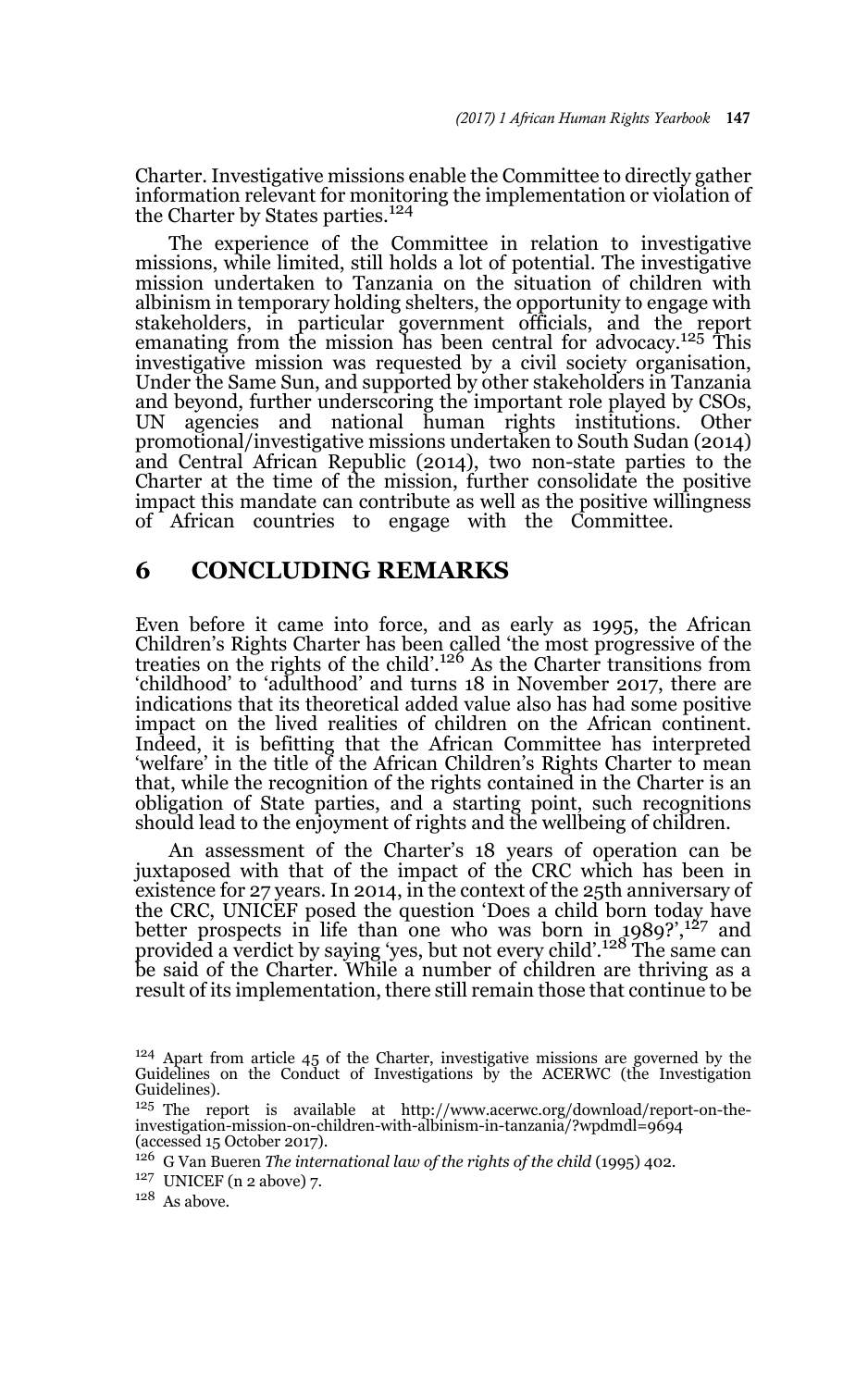left behind such as children living in poverty, children deprived of their family environments, children affected by armed conflict, children subjected to harmful practices, children with disabilities, and indigenous children.

Substantively speaking, there still remain a number of provisions of the Charter whose application to issues of great significance today needs to be clarified. Some of these issues have been around for years, while others are emerging issues. In relation to the latter, challenges created as a result of the advancement of technology, climate change, migration crisis, health emergencies (such as Ebola), terrorism (such as the so-called Islamic State and its effect on children's rights) and responses to it, privatisation and increased globalisation, as well as economic crisis (including the current fall on commodity prices) which often lead to austerity measures need to benefit from a robust interpretation of the provisions of the Charter. As shown above, there are also issues that need further guidance in relation to definition of a child, child marriage, and children and armed conflict.

The sustained success (or lack thereof) of the Charter also hinges on the extent to which its provisions are able to stimulate efforts for institutional reforms. This includes institutional reforms for improved data collection, coordination, budgeting, as well as concerted efforts by and engagement with national human rights institutions and CSOs. Ongoing work by the African Committee on a draft General Comment on general measures of implementation and systems strengthening holds potential to give States detailed guidance on some of these important institutional reforms.

Inevitably, the extent to which States manage to create synergy between the Charter and their efforts to achieve the 2030 Agenda for Sustainable Development will be critical. Indeed, breaking the silos between those working in human rights and those in development is apposite to make progress on issues such child protection, early childhood education and reducing inequality. The themes for the DAC in 2017 and 2018 that are focused on the SDGs are indeed a welcome platform to contribute to achieving this link, and positive synergy.

The core work of the Committee in relation to State party reporting, individual complaints and investigative missions is on a positive trajectory. Moreover, the activities around the DAC, issuing general comments, conducting studies, and the granting of observer status are important catalysts for the implementation of the Charter. Critically important, the prospect of the Committee having direct access to the African Court through an amendment of the Court Protocol, a process that has officially been triggered by the Court in  $2017,^{129}$  holds a lot of potential to improve the protective mandate of the Committee. Engagement with relevant AU organs, such as the Peace and Security Council needs to be strengthened. These notwithstanding, unless the budgetary allocations for the Committee significantly increase beyond

<sup>129</sup> Advisory Opinion, Request 2/2013, 5 December 2014, http://en.african-court.org/ images/Cases/Advisory%20Opinion/Advisory%20Opinions/Advisory%20Opinion%20 no%20%20002-2013.pdf (accessed 30 October 2017).